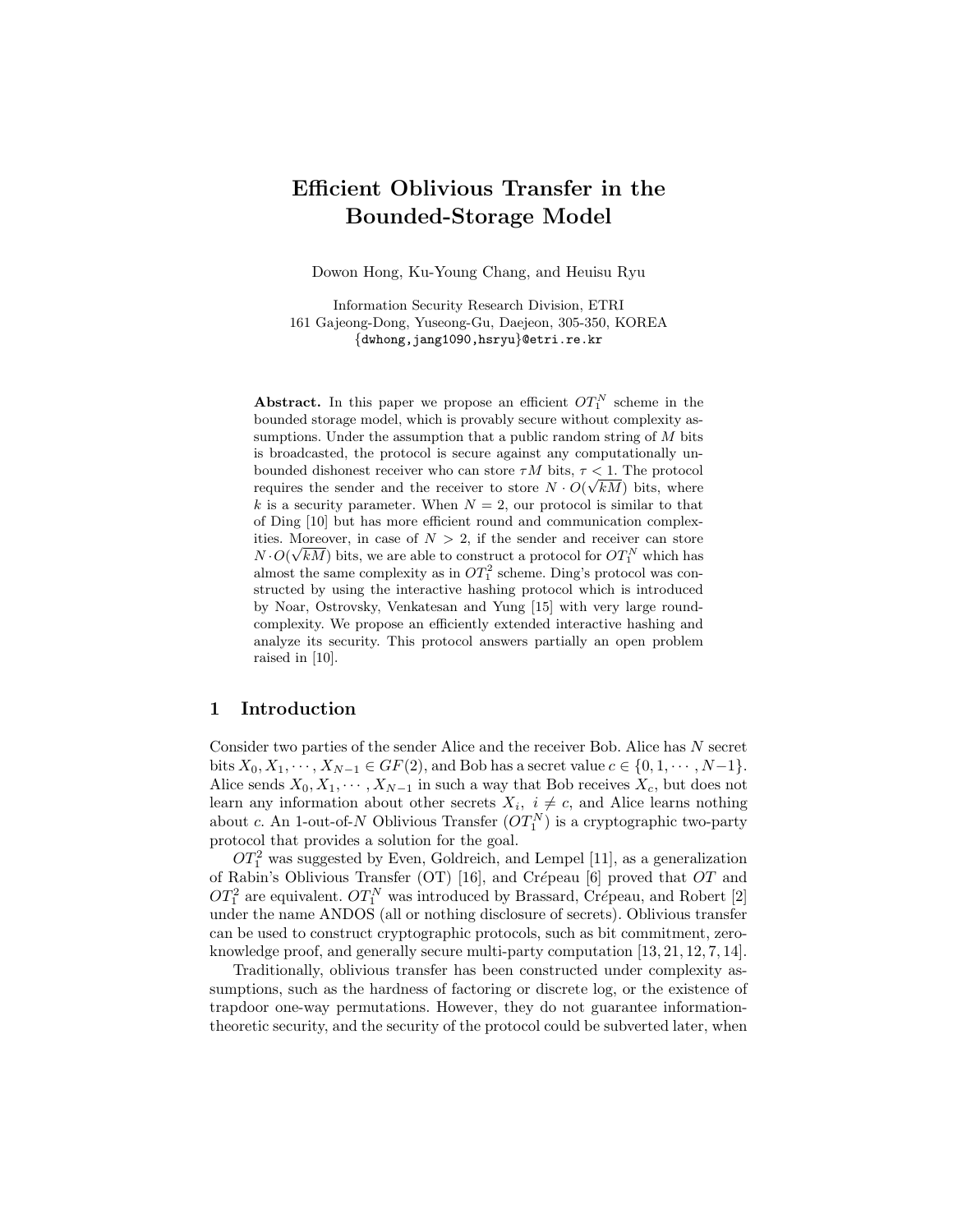enabled by breakthroughs in computing technology and algorithms. For example, protocols based on the hardness of factoring or computing discrete logarithms will become insecure if quantum computers become available [18]. Alternatives to computational security assumptions that have been proposed include quantum cryptography, the noisy channel model, and the bounded-storage model [1, 8, 3].

Cachin, Crépeau, and Marcil [4] proposed the first protocol for  $OT_1^2$  in the bounded-storage model that is unconditionally secure, without any complexity assumption. Under the assumption that a public random string of M bits is broadcasted, the CCM protocol [4] guarantees provable security against any computationally unbounded dishonest receiver who can store  $\tau M$  bits,  $\tau < 1$ . Furthermore, the security against a dishonest receiver is preserved regardless of future increases in storage capacity. The case where the storage bound is placed on the sender is equivalent by the reversibility of OT [9]. Protocols in the bounded-storage model make use of a very large amount of auxiliary information, called public random string [17], in order to defeat the adversary. The public random string could be a random bit sequence broadcasted by a satellite or transmitted between the legitimate parties, or the signal of a deep-space radio source. Recently, Ding [10] proposed a similar but more efficient protocol for  $OT<sub>1</sub><sup>2</sup>$  in the bounded-storage model than the CCM protocol. Ding's protocol reduced the storage requirement from  $O(M^{2/3})$  in the CCM protocol, to  $O(\sqrt{kM})$ where  $k$  is a security parameter and proved that any dishonest receiver who stores  $O(M)$  bits succeeded with probability at most  $2^{-O(k)}$ , rather than inverse polynomially small.

In this paper, we propose a provably secure and efficient protocol for  $OT_1^N$ with a storage-bounded receiver, without any complexity assumption. Our protocol uses N public random strings of M bits and requires the sender and the receiver to store  $N \cdot O(\sqrt{kM})$  bits, where k is a security parameter. When  $N = 2$ , our protocol is similar to that of Ding's protocol but has more efficient round and communication complexities. Moreover, in case of  $N > 2$ , if the sender and the receiver can store  $N \cdot O(\sqrt{kM})$  bits, we are able to construct a protocol for  $OT_1^N$ which has almost the same complexity as in  $OT_1^2$  scheme. This is constructed based on an extended interactive hashing scheme.

Noar, Ostrovsky, Venkatesan and Yung [15] introduced the interactive hashing protocol, and Cachin, Crépeau, and Marcil  $[4]$  gave a new elegant analysis on it. Interactive hashing is a protocol between a challenger Alice with no input and a responder Bob with input string  $\chi$  and provides a way to isolate two strings. One of the strings is Bob's input  $\chi$  and the other is chosen randomly, without influence from Bob. However, Alice does not learn that which one is  $\chi$ . Up to the present, the interactive hashing has been based on NOVY protocol [15] which has very large round and communication complexities. The round and communication complexities of NOVY protocol, which has the string of t bits to be transmitted, are  $t-1$  rounds and  $t^2-1$  bits respectively. Thus Ding's protocol for  $OT_1^2$  which is based on NOVY protocol has very large round and communication complexities.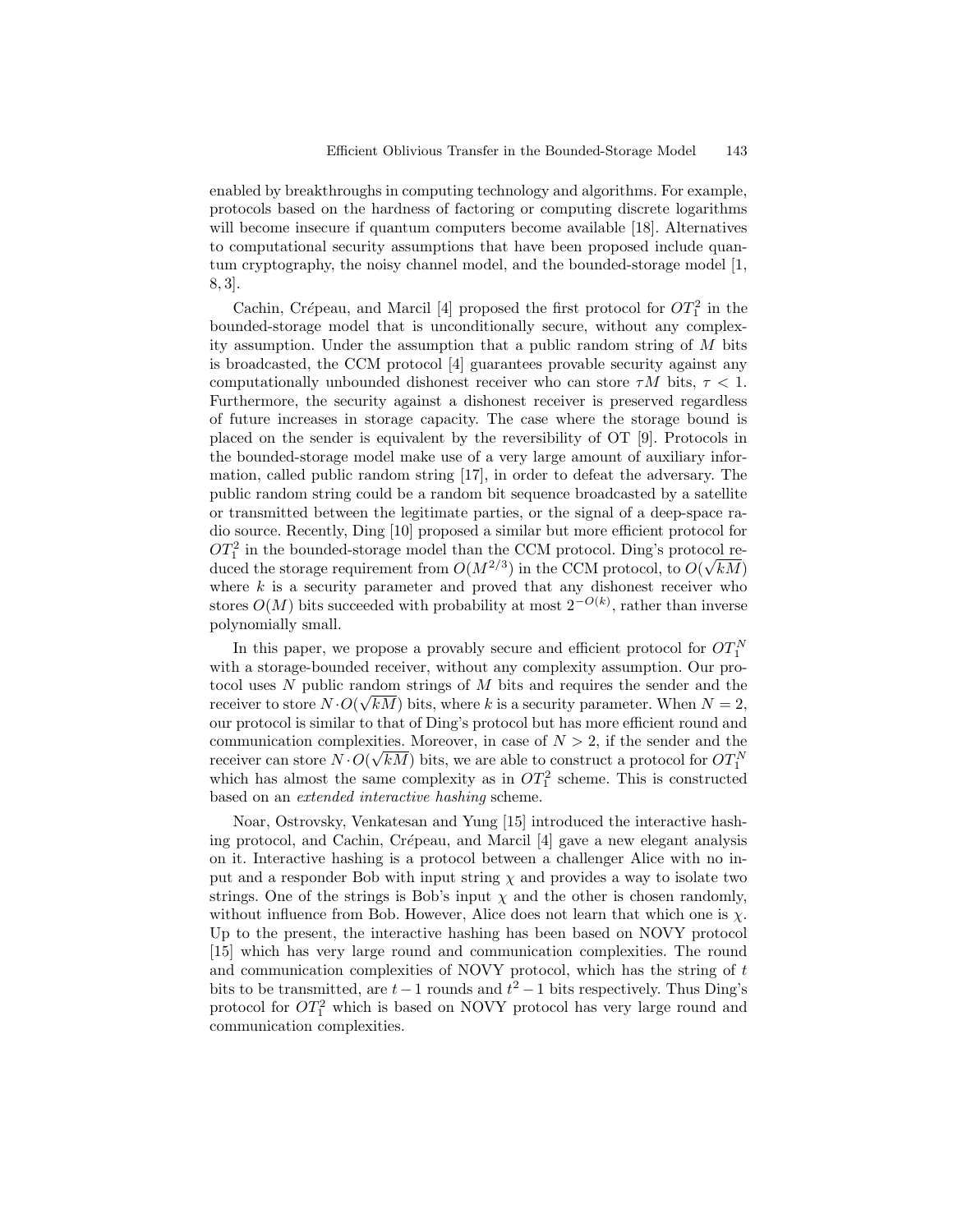We propose more efficiently extended interactive hashing scheme than the NOVY protocol. We can accomplish the interactive hashing with  $t/m-1$  rounds and  $t^2/m - m$  bits of communication complexity, when m is a divisor of t, and provide a way to isolate more than two strings. As a concrete example of what is claimed in this paper (Section 4), assume that the length of a public random string is one Petabit, (i.e.  $M = 10^{15}$ ), and  $1000 \le k \le 10000$  for a security parameter k, then we can choose k easily such that the protocol has  $t^{3/2} - t^{1/2}$ . bit communication complexity which is much lower than that of NOVY protocol. This result answers partially an open problem raised in [10].

This paper is organized as follows. In Section 2, we construct a new universal hash family. Using this, we propose an extended interactive hashing protocol. The protocol for  $OT_1^N$  in the bounded-storage model is presented in Section 3. In Section 4, we discuss the complexity of our protocol.

## 2 Extended Interactive Hashing

In this section we propose an efficiently extended interactive hashing protocol and give an analysis on it. In order to construct this, we first introduce a new universal hash family.

#### 2.1 Universal hash family

The technique of universal hashing was introduced in 1979 by Carter and Wegman [5] and is used in many areas of computer science and cryptography [19, 20].

**Definition 1** Let  $\mathcal F$  be the set of all functions from  $X$  to  $Y$  and let  $\mathcal H$ -hash family be a subset of  $|\mathcal{H}|$  functions in F. H-hash family is called universal if, for any distinct elements  $x_1, x_2 \in X$ , there exist at most  $|\mathcal{H}|/|Y|$  functions  $h \in \mathcal{H}$ such that  $h(x_1) = h(x_2)$ .

Let t and m be positive integers such that m is a divisor of t. We now define a universal hash family from  $GF(2)<sup>t</sup>$  to  $GF(2)<sup>m</sup>$ . Let  $f(x)$  be an irreducible polynomial of degree m over  $GF(2)$ . Then  $GF(2<sup>m</sup>) = GF(2)[x]/(f(x))$  is represented as  $\{\sum_{i=0}^{m-1} a_i x^i : a_i \in GF(2)\}\)$ . Define the bijective function  $\phi : GF(2)^m \to$  $GF(2^m)$  by  $(a_{m-1}, \dots, a_1, a_0) \mapsto a_{m-1}x^{m-1} + \dots + a_1x + a_0$ . Let  $t = lm$ . Then  $GF(2)^t = (GF(2)^m)^l = \{ (A_{l-1}, \cdots, A_1, A_0) : A_i \in GF(2)^m, 0 \le i \le l-1 \}.$ We regard  $GF(2)^t$  as  $(GF(2)^m)^l$  and let  $S = (GF(2)^m)^l$ . In order to define a universal hash family from S to  $GF(2)^m$ , for any  $\zeta = (\zeta_{l-1}, \cdots, \zeta_1, \zeta_0) \in S$ , we define the hash function using the above function  $\phi$  as follows;

$$
h_{\zeta} : S \longrightarrow GF(2)^m
$$
  

$$
(A_{l-1}, \cdots, A_1, A_0) \longmapsto \phi^{-1}(\sum_{i=0}^{l-1} \phi(A_i) \cdot \phi(\zeta_i)).
$$
 (1)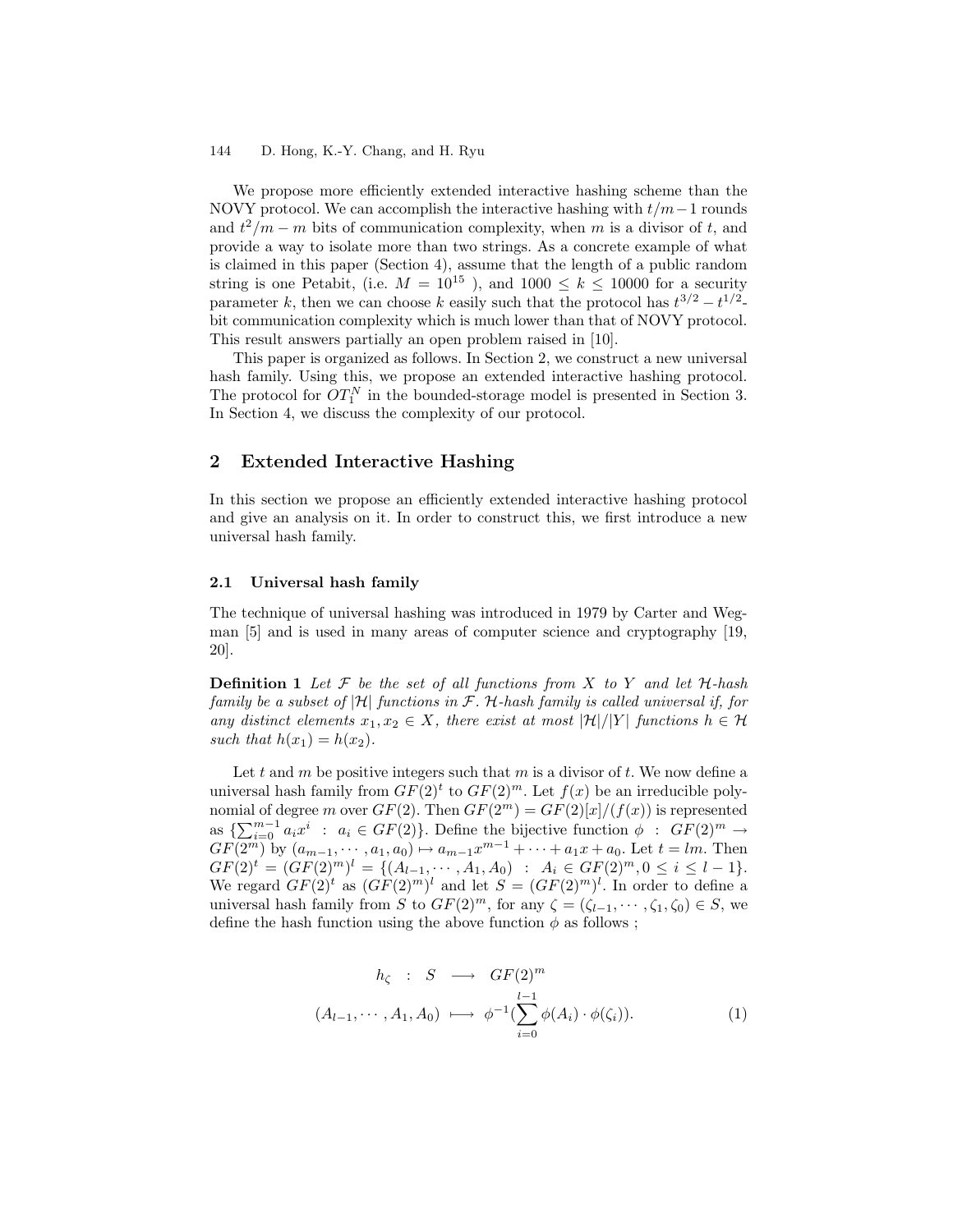Consider the set H of hash functions from S to  $GF(2)^m$  as follows;

$$
\mathcal{H} = \{h_{\zeta} : \zeta = (\zeta_{l-1}, \cdots, \zeta_1, \zeta_0) \in S\},\
$$

where  $h_{\zeta}$  is defined in (1).

**Lemma 1.**  $H$  is a universal hash family.

*Proof.* For any two distinct elements  $x = (x_{l-1}, \dots, x_0), y = (y_{l-1}, \dots, y_0) \in S$ , we need to count the number of  $\zeta = (\zeta_{l-1}, \cdots, \zeta_0) \in S$  with  $h_{\zeta}(x) = h_{\zeta}(y)$ . Since  $x \neq y$ , there is an index  $i_0 \in \{0, \dots, l-1\}$  such that  $x_{i_0} \neq y_{i_0} \in GF(2)^m$ . Then for any  $\zeta \in S$ 

$$
h_{\zeta}(x) = h_{\zeta}(y) \Leftrightarrow \phi(\zeta_{i_0})(\phi(y_{i_0}) - \phi(x_{i_0})) + \sum_{i \neq i_0} \phi(\zeta_i)(\phi(y_i) - \phi(x_i)) = 0
$$
  

$$
\Leftrightarrow \phi(\zeta_{i_0})(\phi(y_{i_0}) - \phi(x_{i_0})) = \sum_{i \neq i_0} \phi(\zeta_i)(\phi(y_i) - \phi(x_i)) \in GF(2^m)
$$
  

$$
\Leftrightarrow \phi(\zeta_{i_0}) = \sum_{i \neq i_0} \phi(\zeta_i)(\phi(y_i) - \phi(x_i)) \cdot (\phi(y_{i_0}) - \phi(x_{i_0}))^{-1}.
$$
 (2)

Since  $\phi$  is bijective, for each choice of  $\zeta_i$ 's for  $i \neq i_0$ , equation (2) has exactly one solution in  $\zeta_{i_0}$ . Since the number of i's for  $i \neq i_0$  is  $l-1$  and  $\zeta_i \in GF(2)^m$  for each *i*, there are exactly  $2^{m(l-1)} = |\mathcal{H}|/2^m$  functions  $h_{\zeta} \in \mathcal{H}$  with  $h_{\zeta}(x) = h_{\zeta}(y)$ . Thus,  $H$  is a universal hash family.  $\square$ 

The universal hash family  $H$  defined above has the following properties.

**Lemma 2.** Let  $H$  be the hash family defined above. For any two nonzero distinct elements x,  $y \in S$  and for any  $b \in GF(2)^m$ , let  $T_b = \{h \in \mathcal{H} : h(x) = b, h(y) = 0\}$ b}. Then  $|T_b| = |\mathcal{H}|/2^{2m}$ .

*Proof.* For any two nonzero elements  $x = (x_{l-1}, \dots, x_0), y = (y_{l-1}, \dots, y_0) \in S$ , let  $x \neq y$ . Note that  $T_b = \{ \zeta \in S : h_{\zeta}(x) = b, h_{\zeta}(y) = b \}$  by definition. Since  $x \neq y$ , there are two distinct indices j,  $k \in \{0, \dots, l-1\}$  such that  $x_j \neq 0, y_k \neq 0 \in GF(2)^m$ . Then for any  $\zeta = (\zeta_{l-1}, \dots, \zeta_0) \in S$ 

$$
h_{\zeta}(x) = b \Leftrightarrow \phi(x_j)\phi(\zeta_j) + \sum_{i \neq j} \phi(x_i)\phi(\zeta_i) = \phi(b)
$$
  

$$
\Leftrightarrow \phi(\zeta_j) = (\sum_{i \neq j} \phi(x_i)\phi(\zeta_i) + \phi(b)) \cdot \phi(x_j)^{-1},
$$
  

$$
h_{\zeta}(y) = b \Leftrightarrow \phi(\zeta_k) = (\sum_{i \neq k} \phi(y_i)\phi(\zeta_i) + \phi(b)) \cdot \phi(y_k)^{-1}.
$$

Hence by similar method in Lemma 1,  $|T_b| = 2^{m(l-2)} = |\mathcal{H}|/2^{2m}$ .

**Lemma 3.** Let  $H$  be the hash family defined above. Then for any nonzero element  $s \in S$  and for any  $b \in GF(2)^m$ ,  $|\{h \in \mathcal{H} : h(s) = b\}| = |\mathcal{H}|/2^m$ .

*Proof.* clear.  $\Box$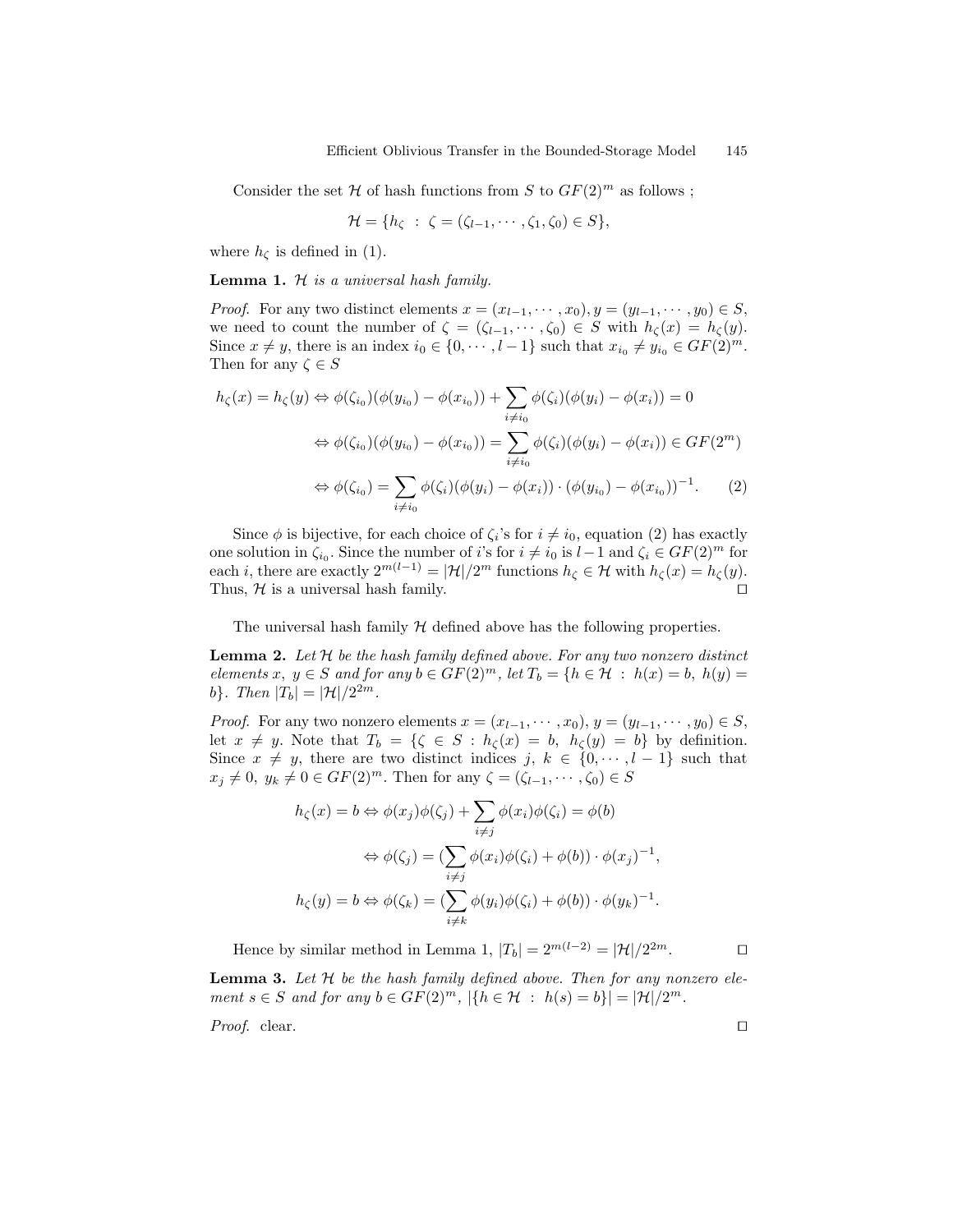#### 2.2 Interactive Hashing

Interactive hashing is a two-party protocol between a challenger Alice and a responder Bob. Cachin, Crépeau, and Marcil [4] gave a new elegant analysis on it in order to be used to construct OT in the bounded-storage model. Bob has a secret *t*-bit string  $\chi \in T \subset GF(2)^t$ , where  $|T| \leq 2^{t-k}$  and  $\chi$  and  $T$  are unknown to Alice. At the end of the protocol, Alice receives two strings, one of which is  $\chi$ , but Alice does not know which one is  $\chi$ . Also, Bob cannot force both two strings to be in T, except with a small probability  $\nu(k)$ .

The following interactive hashing protocol is proposed in Noar, Ostrovsky, Venkatesan and Yung [15]: Alice randomly chooses  $t-1$  linearly independent vectors  $a_1, \dots, a_{t-1} \in GF(2)^t$ . The protocol then proceeds in  $t-1$  rounds. In Round i, for each  $i = 1, \dots, t-1$ ,

- 1. Alice announces  $a_i$  to Bob.
- 2. Bob computes  $b_i = a_i \cdot \chi$  and sends  $b_i$  to Alice.

At the end, both Alice and Bob have the same system of linear equations  $b_i = a_i \cdot \chi, i = 1, \cdots, t-1$  over  $GF(2)$ . Since  $a_1, \cdots, a_{t-1} \in GF(2)^t$  are linearly independent, the system has exactly two t-bit strings  $\chi_1, \chi_2$  as solutions and one of them is  $\chi$  by standard linear algebra. Thus Alice does not know informationtheoretically that which solution is  $\chi$ . Also, the condition that Bob cannot force both two strings to be in T, except with a small probability  $\nu(k)$ , was proved in [4].

Since the round and communication complexities of NOVY protocol, which transmits the string of t bits, are  $t-1$  rounds and  $t^2-1$  bits respectively, the protocol which is based on NOVY protocol has very large round and communication complexities.

#### 2.3 Extended Interactive Hashing Protocol

We propose a new scheme between a challenger Alice with no input and a responder Bob with input string  $\chi$  which provides a way to isolate more than two strings. Bob has a secret t-bit string  $\chi \in T \subset GF(2)^t$ , where  $|T| \leq 2^{t-k}$  and  $\chi$ and T are unknown to Alice. For some positive integers l and m, let  $t = lm$ . The protocol should meet the following requirements:

- 1. Bob sends a secret *t*-bit string in such a way that Alice receives  $2^m$  *t*-bit strings and one of them is  $\chi$ , but Alice does not know that which one is  $\chi$ .
- 2. Bob cannot force any two of them to be in  $T$ , except with a small probability  $\nu(k)$ .

We regard  $GF(2)^t$  as  $(GF(2)^m)^l$  and let  $S = (GF(2)^m)^l$ . Bob chooses a secret t-bit string  $\chi = (\chi_{l-1}, \cdots, \chi_1, \chi_0) \in S$ , where  $\chi_i \in GF(2)^m, 0 \leq i \leq l-1$ . Now we consider the universal family  $H$  of hash functions from S to  $GF(2)<sup>m</sup>$ which is defined in Section 2.1 as

$$
\mathcal{H} = \{h_{\zeta} : \zeta = (\zeta_{l-1}, \cdots, \zeta_1, \zeta_0) \in S\},\
$$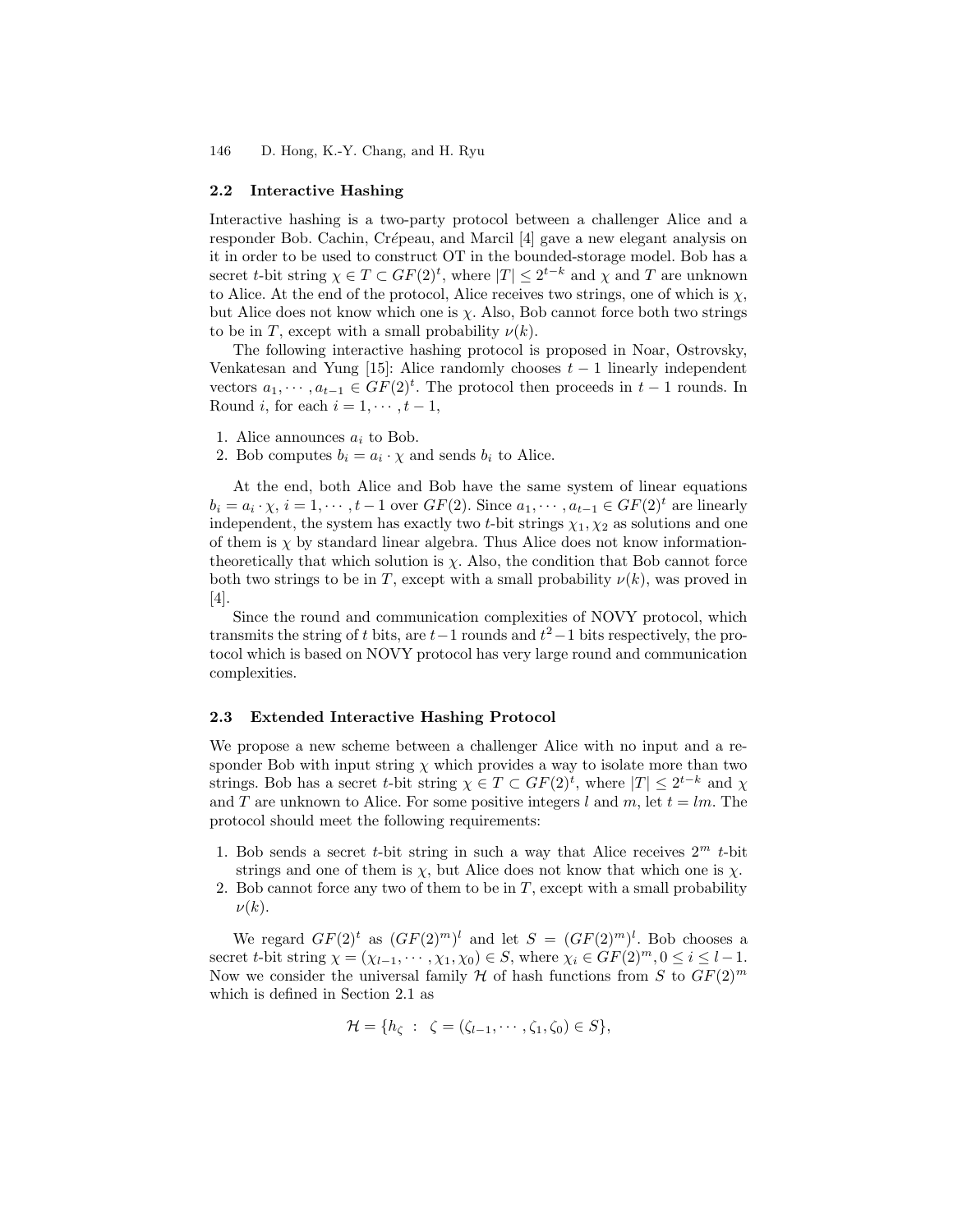where  $h_{\zeta}$  is defined in (1).

Our scheme is described below.

**Protocol :** The protocol operates in  $t/m - 1$  rounds. In Round i, for  $i =$  $1, \cdots, t/m-1,$ 

- 1. Alice chooses a function  $h_i \in \mathcal{H}$  with uniform distribution. Let  $a_i \in GF(2)^t$ be the description vector of  $h_i$  such that  $h_i = h_{a_i}$ . If  $a_i$  is linearly dependent in  $a_1, \dots, a_{i-1}$ , then Alice repeats this step until it is independent. Alice sends  $a_i$  to Bob.
- 2. Let  $a_i = (a_i^{(t/m-1)}, \cdots, a_i^{(1)}, a_i^{(0)}) \in S, \ \ a_i^{(j)} \in GF(2)^m, \ \ 0 \le j \le t/m-1.$ Bob computes *m*-bit  $b_i = h_{a_i}(\chi) = \phi^{-1}\left(\sum_{j=0}^{t/m-1} \phi(a_i^{(j)}) \cdot \phi(\chi_j)\right)$ , and sends  $b_i$  to Alice.

After the  $t/m - 1$  rounds, both Alice and Bob have the same  $t/m - 1$  linear equations over  $GF(2)^m$  with  $\chi$  as a solution. The system has exactly  $2^m$  tbit strings  $\chi_0, \dots, \chi_{2m-1}$  as solutions, one of which is  $\chi$ . We call this scheme extended interactive hashing. We note that in case of  $m = 1$ , our protocol is the same as interactive hashing.

It is clear that Alice does not know information-theoretically that which solution is  $\chi$ . Thus Condition 1 of extended interactive hashing is satisfied. We now come to Condition 2 regarding the security against a dishonest responder Bob. In our protocol, Bob can cheat if he can answer Alice's queries in such a way that T contains two distinct elements  $s_1, s_2$  received by Alice. In Theorem 1, we show that Bob can only cheat in extended interactive hashing if the size of  $|T|$  is close to  $|GF(2)^t| = 2^t$ . In order to prove this, we need some lemmas.

The following lemma shows that each round of scheme reduces the size of T by a factor of almost  $2^m$  with very high probability. This approach was used first to prove the security of interactive hashing in [4]. We improve this method in our model.

**Lemma 4.** Let  $T \subset GF(2)^t$  be any subset with  $|T| = 2^{\alpha t}$  for  $0 < \alpha < 1$  and let p be a positive integer such that  $p \le \alpha t/3$ . Let m be a positive integer which is a divisor of t. Let H be the universal family of hash functions from  $GF(2)^t$ to  $GF(2)<sup>m</sup>$  defined above. Let U be a random variable with uniform distribution over H. Then for any  $b \in GF(2)^m$ ,

$$
\Pr\left[\ | \{s \in T:\ U(s)=b\}| < \left(\frac{1}{2^m}+\frac{1}{2^{p+m/2}}+\frac{1}{2^{3p}}\right)|T|\ \right] \ \geq \ 1-2^{-p}.
$$

*Proof.* For any  $s \in T$  and  $b \in GF(2)^m$ , we consider the following random variables

$$
X_{(b,s)} = \begin{cases} 1 & \text{if } U(s) = b \\ 0 & \text{otherwise} \end{cases}
$$

and their sum  $X_b = \sum_{s \in T} X_{(b,s)} = |\{s \in T : U(s) = b\}|$ . Thus we must show that for any  $b \in GF(2)^m$ ,

$$
\Pr\left[X_b \, < \, \left(\frac{1}{2^m} + \frac{1}{2^{p+m/2}} + \frac{1}{2^{3p}}\right)|T|\right] \, \geq \, 1 - 2^{-p}.\tag{3}
$$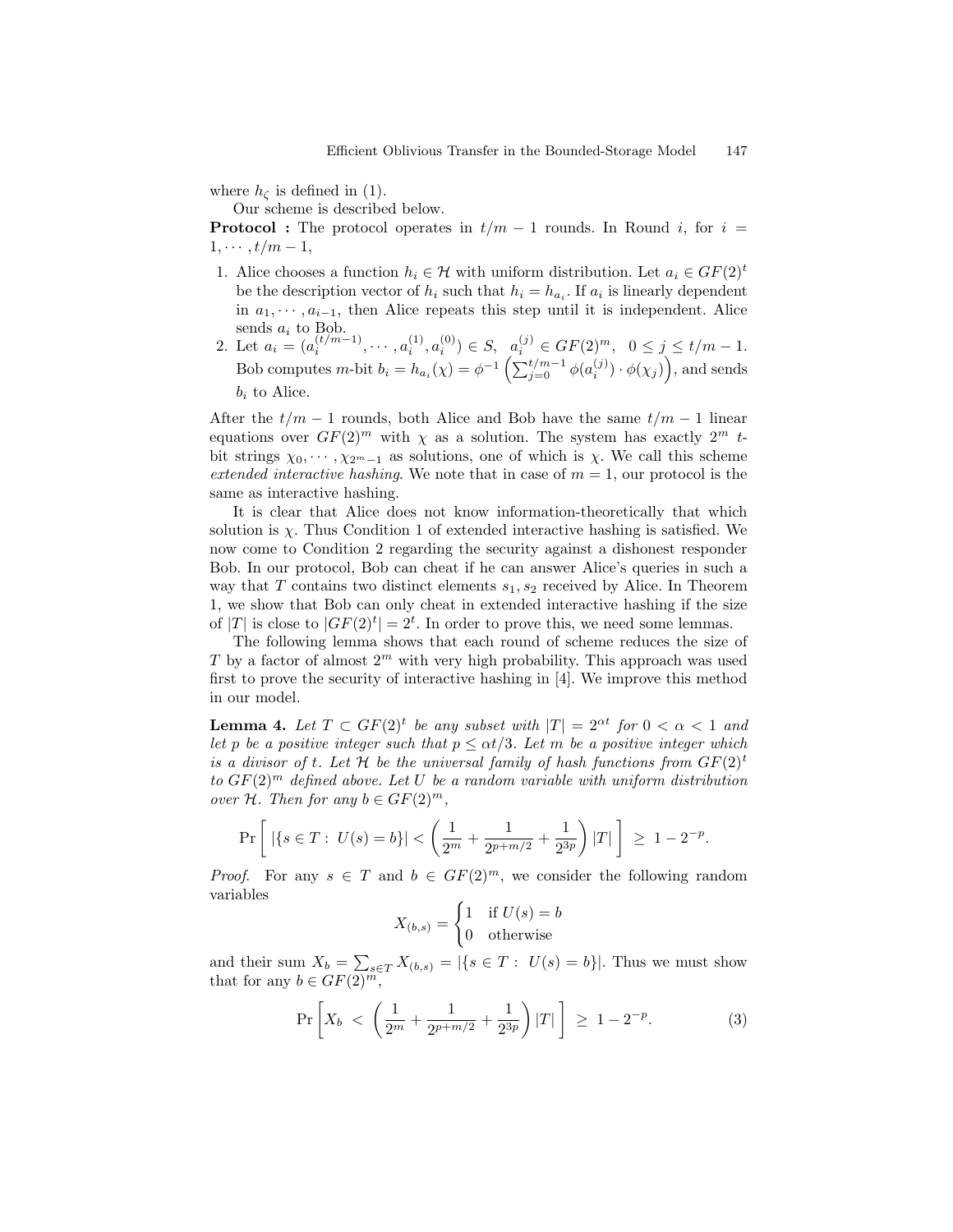Case 1:  $b \neq 0 \in GF(2)^m$ .

By the definition  $X_{(b,s)}$  and Lemma 3, we obtain that for any  $s\neq 0\in T$ 

$$
E[X_{(b,s)}] = E[X_{(b,s)}^2] = 1 \cdot \frac{|\{h \in \mathcal{H} : h(s) = b\}|}{|\mathcal{H}|}
$$

$$
= \frac{1}{2^m},
$$

and  $X_{(b,0)} = X_{(b,0)}^2 = 0$  by the definition of our hash family. Thus  $E[X_b] = \frac{|T| - 1}{2^m}$ . By the definition of  $X_b$ , we obtain that

$$
E[X_b^2] = E[\sum_{s \in T} X_{(b,s)}^2 + 2 \sum_{s_i < s_j \in T} X_{(b,s_i)} X_{(b,s_j)}].
$$

Since  $b \neq 0$ ,  $X_{(b,0)} = 0$ . Using this fact and Lemma 2 we obtain that

$$
E[\sum_{s_i < s_j \in T} X_{(b, s_i)} X_{(b, s_j)}] = \sum_{0 < s_i < s_j \in T} E[X_{(b, s_i)} X_{(b, s_j)}]
$$
\n
$$
= \sum_{0 < s_i < s_j \in T} \frac{\{h \in \mathcal{H} : h(s_i) = h(s_j) = b\}}{|\mathcal{H}|}
$$
\n
$$
< \frac{(|T| - 1)^2}{2} \cdot (\frac{1}{2^m})^2.
$$

Thus, we have  $E[X_b^2] < \frac{|T|-1}{2^m} + \left(\frac{|T|-1}{2^m}\right)^2$  and

$$
Var[X_b] = E[X_b^2] - (E[X_b])^2 < \frac{|T| - 1}{2^m}.
$$

Now, by Chebychev Inequality we obtain that for any  $b \neq 0 \in GF(2)^m$  and  $\delta > 0$ 

$$
\Pr\left[\left|X_b - \frac{|T| - 1}{2^m}\right| \ge \delta\right] < \frac{|T| - 1}{2^m \delta^2}.
$$

Substituting  $\delta = \sqrt{2^p(|T| - 1)/2^m}$ , we have

$$
\Pr\left[\left|X_b - \frac{|T| - 1}{2^m}\right| \ge 2^{\frac{p + \alpha t - m}{2}}\right] < 2^{-p}.
$$

Hence, if  $p \le \alpha t/3$ , then with probability at least  $1 - 2^{-p}$ , we obtain

$$
X_b < \left(\frac{1}{2^m} + 2^{\frac{p+\alpha t - m}{2} - \alpha t}\right) |T|
$$
\n
$$
< \left(\frac{1}{2^m} + \frac{1}{2^{p+m/2}}\right) |T|
$$

and (3) is satisfied.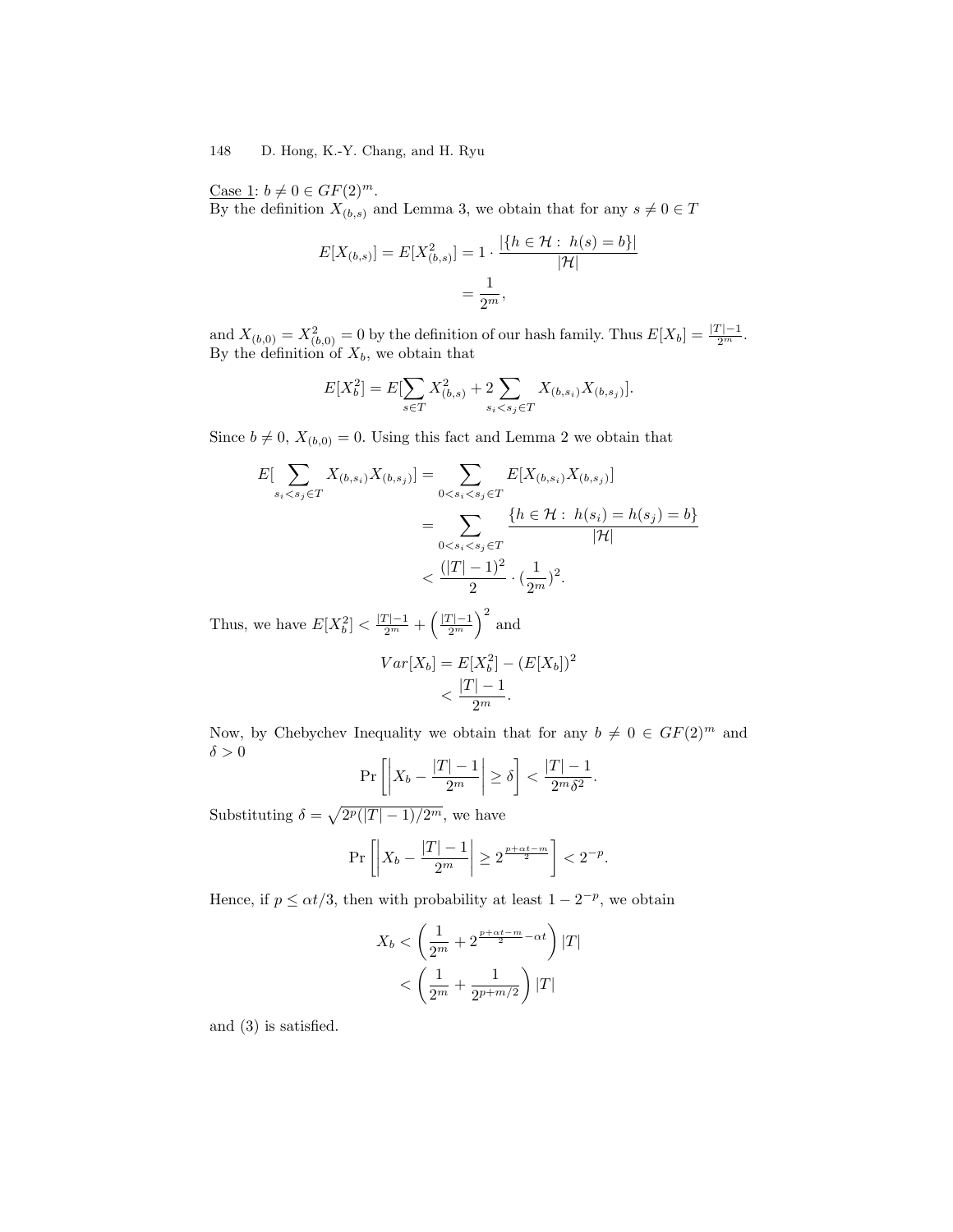Case 2:  $b = 0 \in GF(2)^m$ .

Using  $X_{(0,0)} = 1$ , Lemma 2 and Lemma 3, we obtain that  $E[X_0] = \frac{|T|-1}{2^m} + 1$ and  $E[X_0^2] < \frac{3(|T|-1)}{2^m} + 1 + \left(\frac{|T|-1}{2^m}\right)^2$ . Thus  $Var[X_0] < \frac{|T|-1}{2^m}$ . By Chebychev Inequality we obtain that for any  $\delta > 0$ 

$$
\Pr\left[\left|X_0 - \left(\frac{|T| - 1}{2^m} + 1\right)\right| \ge \delta\right] < \frac{|T| - 1}{2^m \delta^2}.
$$

Substituting  $\delta = \sqrt{2^p(|T|-1)/2^m}$ , we have that with probability at least  $1-2^{-p}$ ,

$$
X_0 < \left(\frac{1}{2^m} + \frac{1}{2^{p+m/2}} + \frac{1}{2^{3p}}\right)|T|
$$

using  $p \leq \alpha t/3$ , and the lemma is proved.

The following lemma was proved in [4]

**Lemma 5.** [4] Let  $T \subset GF(2)^t$  be any subset with  $|T| = 2^{\alpha t}$  for  $0 < \alpha < 1$ . Let p and q be positive integers such that  $2\alpha t < mq - p$  and p,  $mq \leq t$  where m is a divisor of t. Let  $H$  be the universal family of hash functions from  $GF(2)^t$  to  $GF(2)^{mq}$ . Let U be a random variable with uniform distribution over  $H$ . Then for any distinct  $s_1, s_2 \in T$ , we have

$$
\Pr[U(s_1) = U(s_2)] \le 2^{-p}.
$$

Lemma 6. Suppose that Alice and Bob engage in extended interactive hashing of a t-bit string as described above. Let  $T \subset GF(2)^t$  be any subset with  $|T| = 2^{\alpha t}$ for  $0 < \alpha < 1$  and let r be a positive integer such that  $\log_2 t \leq r \leq \alpha t/6$ . Let m be a positive integer which is a divisor of t and  $m \leq 2r$ . If  $\alpha < 1 - \frac{8r + 2m + 2}{t}$ , then with probability at most  $\frac{1}{m2^r}$ , Bob can answer Alice's queries in such a way that Bob's answers are consistent for two distinct elements  $s_1, s_2 \in T$ .

*Proof.* For  $i = 1, \dots, t/m-1$ , let  $T_i \subset T$  be the subset of T satisfying  $h_j(s) = b_j$ , for  $j = 1, \dots, i$ , after Round i of the extended interactive hashing protocol. Let  $p = 2r$ . Then using  $r \le \alpha t/6$  and  $\alpha < 1 - \frac{8r+2m+2}{t}$ , we obtain that  $\alpha t \ge 3p$  and  $\frac{\alpha t - 3p}{m} + 1 < \frac{t}{m} - 1$ . Thus there exists a positive integer  $i_j$  such that

$$
0 \le \frac{\alpha t - 3p}{m} < i_j \le \frac{\alpha t - 3p}{m} + 1 < \frac{t}{m} - 1. \tag{4}
$$

Applying Lemma 4 by induction on i from 1 to  $i_j - 1$ , we get

$$
|T_i| < \left(\frac{1}{2^m} + \frac{1}{2^{p+m/2}} + \frac{1}{2^{3p}}\right)^i |T|,
$$

except with probability at most  $i \cdot 2^{-p}$ . Thus, we obtain that

$$
\log_2 |T_{i_j}| < (\alpha t - m i_j) + i_j \log_2 (1 + 2^{m/2 - p} + 2^{-3p + m}) < 3p + 1 \tag{5}
$$

$$
\Box
$$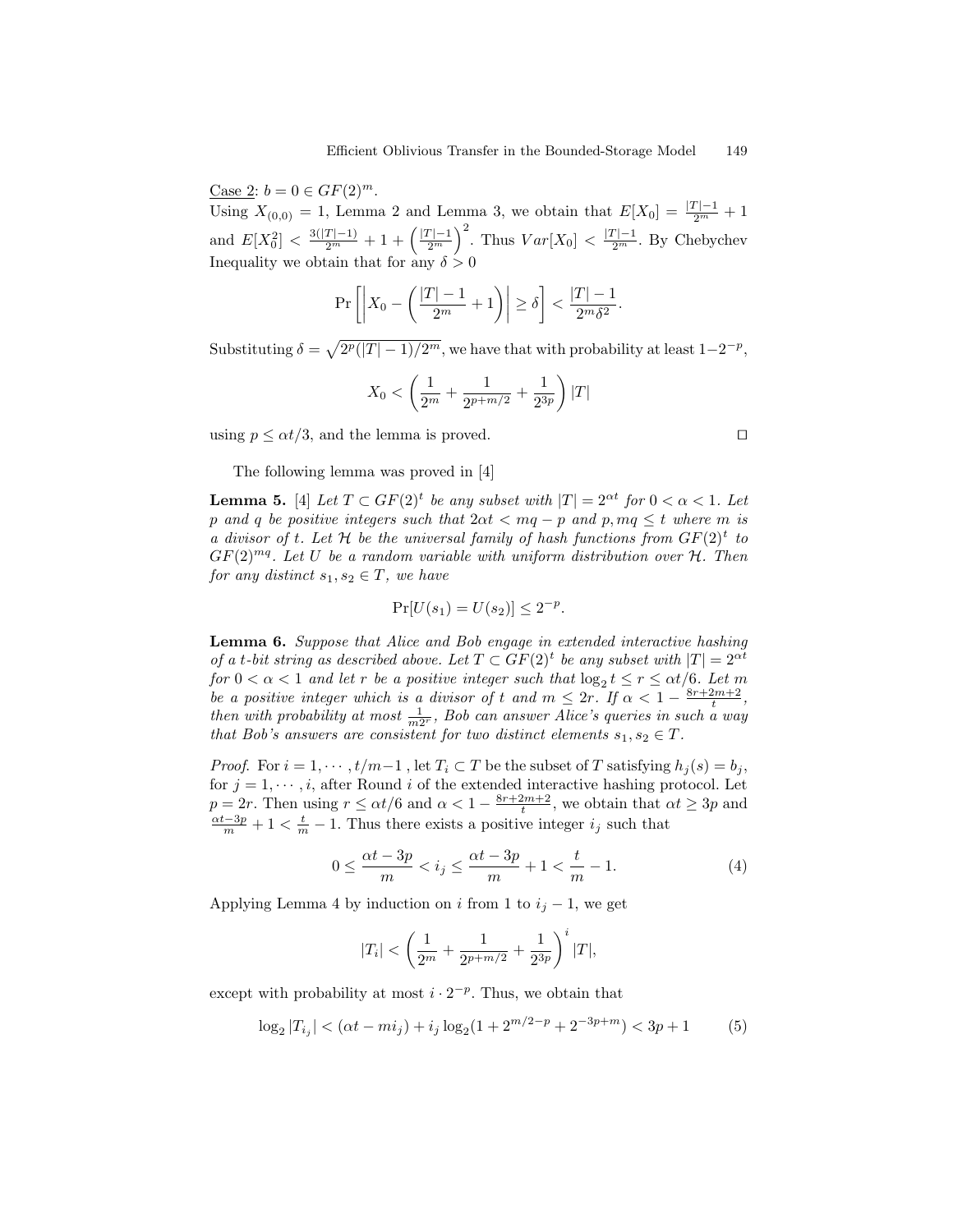by (4) and  $i_j \log_2(1 + 2^{m/2-p} + 2^{-3p+m}) < t/m \cdot (2^{m/2-p} + 2^{-3p+m}) < 1$ .

Now we want to apply Lemma 5 for step  $i_j$  (round  $i_j$  through  $t/m-1$ collectively) using  $T_{i_j}$ . Since  $\alpha < 1 - \frac{4p+2m+2}{t}$ ,  $4p < t - \alpha t - 2m - 2$  and  $2\log_2|T_{i_j}| < 6p + 2 < 2p + t - \alpha t - 2m$  by (5). Using (4) we get

$$
2p + t - \alpha t - 2m = t - m\left(\frac{\alpha t - 3p}{m} + 2\right) - p \le t + m(-i, -1) - p
$$

and  $2\log_2|T_{i_j}| < m(t/m - 1 - i_j) - p$  holds. Hence we can apply Lemma 5 and the overall failure probability is at most  $(i_j + 1)2^{-p} < t/m \cdot 2^{-p} < \frac{1}{m2^r}$ , which proves the lemma.  $\Box$ 

The following theorem shows that Condition 2 of extended interactive hashing is satisfied.

**Theorem 1** Suppose that Alice and Bob engage in extended interactive hashing of a t-bit string as defined above. For positive integers l and m, let  $t = lm$ . Let  $T \subset GF(2)^t$  be any subset with  $|T| \leq 2^{t-k}$  where k satisfies  $\log_2 t \leq k \leq 2t/3$ . If  $m < \frac{k-2}{6}$ , then with probability at most  $\frac{2^{-O(k)}}{m}$ , Bob can answer Alice's queries in such a way that Bob's answers are consistent for two distinct elements  $s_1, s_2 \in T$ .

*Proof.* For any positive integer r which satisfies  $\log_2 t \leq r \leq (t-2)/18$ , let  $k = 12r + 2$ . Then we get  $r \leq \frac{t-k}{6}$  and  $m < 2r$ . Thus the theorem follows from Lemma 6.  $\Box$ 

Corollary 1 Suppose that Alice and Bob engage in extended interactive hashing of a t-bit string as defined above. For positive integers l and m, let  $t = lm, m < t$ . Let  $T_0, T_1 \subset GF(2)^t$  be any two subsets with  $|T_0|, |T_1| \leq 2^{t-k}$  where k satisfies  $\log_2 t \leq k \leq 2t/3$ . If  $m < \frac{k-2}{6}$ , then the probability that Bob can answer Alice's queries such that two distinct elements, which one lies in  $T_0$  and the other one lies in  $T_1$ , are consistent with his answers is at most  $\frac{2^{-O(k)}}{m}$ .

### 3 1-out of-N Oblivious Transfer Protocol

In this section we describe an efficient protocol for  $OT_1^N$  in the bounded-storage model. Throughout the paper, let  $k$  be a security parameter and  $M$  be the length of a public random string, and let  $L = \tau M$ ,  $\tau < 1$ , be the storage bound on the reciever Bob. For simplicity, we only consider  $L = M/6$  (i.e.  $\tau = 1/6$ ). For any  $\tau < 1$  we can obtain similar results.

An  $OT<sub>1</sub><sup>N</sup>$  scheme is a two-party protocol between the sender Alice who possesses N secret bits  $X_0, \dots, X_{N-1} \in GF(2)$  and the reciver Bob who would like to learn one of them at his choice. We assume that Alice is honest, that is, it won't send secrets that are not claimed. An  $OT_1^N$  scheme should satisfy the following requirements :

1. Correctness : if Alice and Bob follow the protocol, Bob obtains  $X_c$  after executing the protocol, where  $c \in \{0, \dots, N-1\}$  is a secret value of his choice.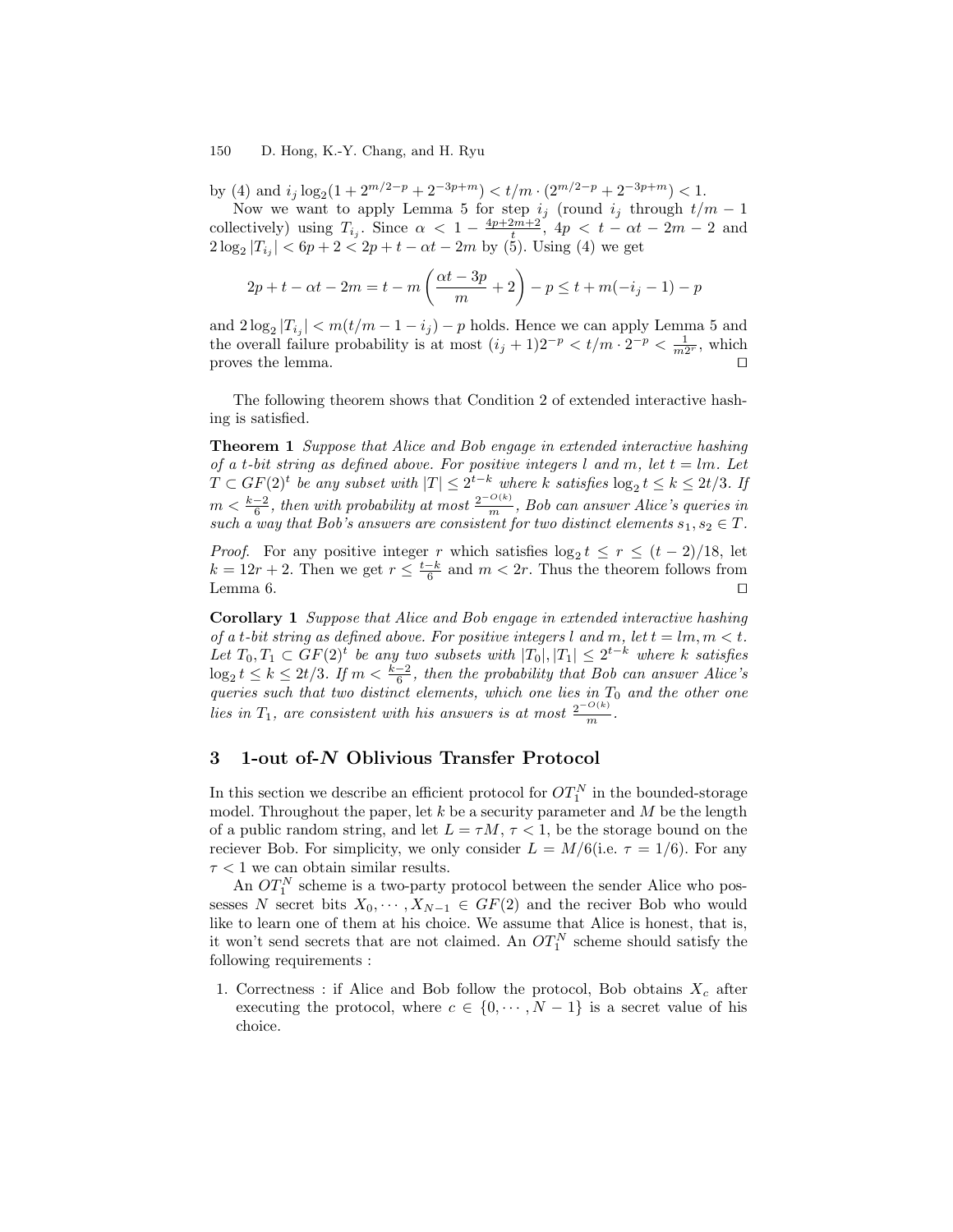- 2. Bob's privacy : after executing the protocol with Bob, Alice shall not get any information about Bob's secret value c.
- 3. Alice's privacy : after executing the protocol with Alice, Bob does not learn any information about other secrets  $X_i, i \neq c$  or their combination except with a negligible probability  $\nu(k)$ .

#### 3.1 Basis Ideas

In this subsection we explain the basic ideas of our protocol for  $OT_1^N$ . Let  $n =$  $\frac{\text{m}}{2\sqrt{kM}}$ .

First, Alice and Bob choose independent random subsets  $A, B \subset \{1, \dots, M\}$ with  $|\mathcal{A}| = |\mathcal{B}| = n$ , respectively. If public random string  $\alpha \leftarrow R$   $GF(2)^M$  is broadcasted, Alice stores  $\alpha[i], \forall i \in \mathcal{A}$  and Bob stores  $\alpha[j], \forall j \in \mathcal{B}$ , where  $\alpha[i]$ is the *i*-th bit of  $\alpha$ . Then Alice sends her subset A to Bob, and Bob computes  $A \cap B$ . Following lemma shows that  $|A \cap B| \geq k$  with very high probability.

**Lemma 7.** [10] Let  $A, B$  be two independent random subset of  $\{1, \dots, M\}$  with  $|A| = |B| = 2\sqrt{kM}$ . Then Pr[  $|A \cap B| < k$  ]  $\lt e^{-k/4}$ .

Fact 1 (Encoding k-Element Subsets) [4] Each of the  $\binom{n}{k}$  k-element subsets of  $\{1, \dots, n\}$  can be uniquely encoded as a  $\lceil \log_2 {n \choose k} \rceil$ -bit string.

Next, Bob encodes a random k-element subset  $\mathcal{A}_I \subset \mathcal{A} \cap \mathcal{B}$  as a  $\lceil \log_2 {n \choose k} \rceil$ bit string and sends  $A_I$  to Alice by the extended interactive hashing protocol defined in Section 2.3. After executing the extended interactive hashing protocol between Alice and Bob, they can construct one "good" set and  $N-1$  "bad" sets. Bob knows the "good" set, but does not learn any information about the "bad" sets. Alice knows all of the sets, but does not distinguish between the "good" set and the"bad" sets.

Next, Bob asks Alice to encrypt  $X_c$  with the "good" set and other secrets  $X_i, i \neq c$  with the bad sets. Since Bob knows the "good" set, not the "bad" sets, he can recover  $X_c$ , but not  $X_i \neq c$ .

## 3.2 Protocol for  $OT_1^N$

We propose the  $OT<sub>1</sub><sup>N</sup>$  protocol for a receiver with bounded memory size. The protocol uses N public random string  $\alpha_0, \cdots, \alpha_{N-1} \stackrel{R}{\leftarrow} GF(2)^M$ . Let  $n = 2\sqrt{kM}$ and let  $t = \lceil \log_2 {n \choose k} \rceil$ . For some positive integers l and m, suppose  $t = lm$  and  $m < (k-2)/6.$ 

**Protocol**  $(OT_1^N)$  : A sender Alice has N input bits  $X_0, \dots, X_{N-1}$  when  $N = 2<sup>u</sup>, 1 \le u \le m$ . A receiver Bob chooses  $c \in \{0, \dots, N-1\}$  and want to know  $X_c$ .

1. Alice randomly chooses N sets  $\mathcal{A}^{(0)} = \{a_1^{(0)}, \cdots, a_n^{(0)}\}, \cdots, \mathcal{A}^{(N-1)} = \{a_1^{(N-1)},$  $\cdots, a_n^{(N-1)}\} \subset \{1, \cdots, M\}$  with length *n*. Bob randomly chooses N sets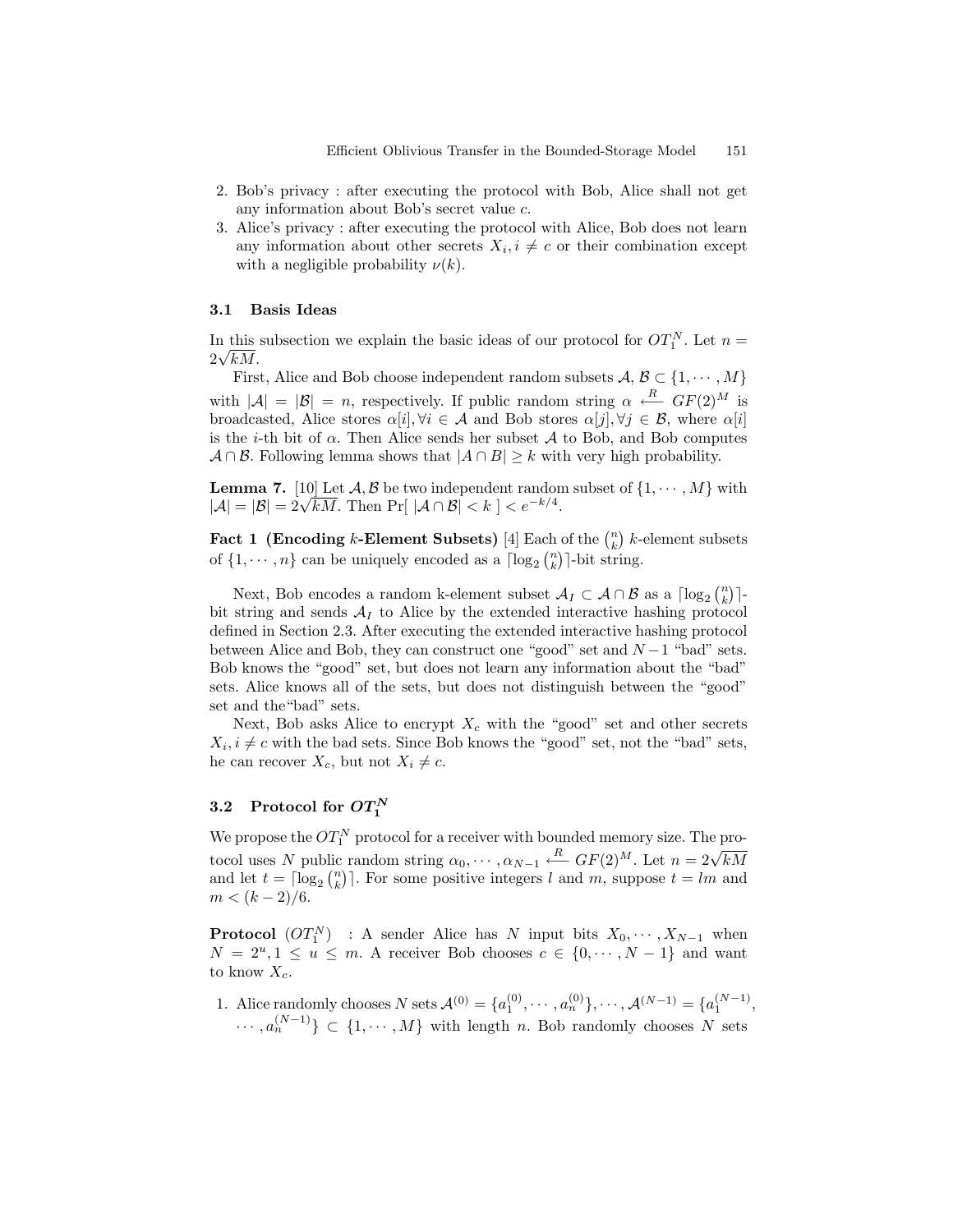$\mathcal{B}^{(0)} \ = \ \{b_1^{(0)}, \cdots, b_n^{(0)}\}, \cdots, \ \mathcal{B}^{(N-1)} \ = \ \{b_1^{(N-1)}, \cdots, b_n^{(N-1)}\} \ \subset \ \{1, \cdots, M\}$ with length  $n$ .

- 2. If the first public random string  $\alpha_0 \stackrel{R}{\longleftarrow} GF(2)^M$  is broadcasted, Alice stores  $\alpha_0[a_1^{(0)}], \cdots, \alpha_0[a_n^{(0)}]$  and Bob stores  $\alpha_0[b_1^{(0)}], \cdots, \alpha_0[b_n^{(0)}]$ . After a short time, if the second public random string  $\alpha_1 \leftarrow R$   $GF(2)^M$  is broadcasted, Alice stores  $\alpha_1[a_1^{(1)}], \dots, \alpha_1[a_n^{(1)}]$  and Bob stores  $\alpha_1[b_1^{(1)}], \dots, \alpha_1[b_n^{(1)}]$ . After iterative procedures, if  $\alpha_{N-1} \stackrel{R}{\longrightarrow} GF(2)^M$  is broadcasted, Alice stores the  $\alpha_{N-1}[a_1^{(N-1)}], \cdots, \alpha_{N-1}[a_n^{(N-1)}]$  and Bob also stores the  $\alpha_{N-1}[b_1^{(N-1)}], \cdots$ ,  $\alpha_{N-1}[b_n^{(N-1)}].$
- 3. Alice sends  $\mathcal{A}^{(0)}, \cdots, \mathcal{A}^{(N-1)}$  to Bob. Bob randomly chooses  $\varepsilon \stackrel{R}{\longleftarrow} \{0, \cdots, N-1\}$ 1}, and computes  $\mathcal{A}^{(\varepsilon)} \cap \mathcal{B}^{(\varepsilon)}$ . If  $| \mathcal{A}^{(\varepsilon)} \cap \mathcal{B}^{(\varepsilon)} | < k$ , then he aborts the protocol. Otherwise, Bob chooses a set  $I = \{i_1, \dots, i_k\}$  such that  $\mathcal{A}_I^{(\varepsilon)}$  ${a_{i_1}^{(\varepsilon)}, \cdots, a_{i_k}^{(\varepsilon)}}\subset \mathcal{A}^{(\varepsilon)} \cap \mathcal{B}^{(\varepsilon)}.$
- 4. Bob encodes *I* as a *t*-bit string, where  $t = \lceil \log_2 {n \choose k} \rceil$ . Bob sends *I* to Alice with the extended interactive hashing protocol in  $t/m - 1$  rounds. After executing the extended interactive hashing, both Alice and Bob have exactly  $2^m$  *t*-bit strings, one of which is *I*. Bob chooses N subsets  $I_0 < \cdots < I_{N-1}$ such that  $I = I_{\delta}$  for some  $\delta \in \{0, \dots, N-1\}$  and such that N strings that encode  $I_0, \dots, I_{N-1}$  are among the  $2^m$  possible strings from the extended interactive hashing protocol, and sends them to Alice.
- 5. Alice checks whether N k-subsets  $I_0 < \cdots < I_{N-1} \subset \{1, \cdots, n\}$  received in Step 4 are contained in all of  $2^m$  k-subsets, computed by the extended interactive hashing protocol. If any one of  $N$  k-subsets isn't contained in  $2^m$ k-subsets, she aborts the protocol. For some  $\delta \in \{0, \dots, N-1\}, I = I_{\delta}$ . Bob knows  $\delta$ , but Alice does not know  $\delta$ .
- 6. Bob sends u bits  $\gamma = \delta \oplus \varepsilon$  and  $\rho = c \oplus \varepsilon$  to Alice, where for any  $x, y \in$  $\{0, \dots, N-1\}, x \oplus y$  is defined as follows:  $x \oplus y = (x_0 \oplus y_0, \dots, x_{u-1} \oplus y_{u-1}) \in$  $GF(2)<sup>u</sup>$  where  $x = (x_0, \dots, x_{u-1}), y = (y_0, \dots, y_{u-1}) \in GF(2)<sup>u</sup>$ .
- 7. Alice sets  $Y_0 = \bigoplus_{j=1}^k \alpha_0 [a_{I_{\gamma}}^{(0)}]$  $\{ \sum_{I_{\gamma}[j]}^{(0)} \}, \cdots, \ Y_{N-1} = \bigoplus_{j=1}^k \alpha_{N-1} [ a_{I_{\gamma \oplus N - j}}^{(N-1)} ]$  $\binom{N-1}{I_{\gamma \oplus N-1}[j]}$  where  $I_l[j]$  denote the *j*-th element of k-subset  $I_l$ , for  $l = 0, \dots, N-1$ . Then Alice computes  $Z_0 = X_0 \bigoplus Y_{\rho}, \cdots, Z_{N-1} = X_{N-1} \bigoplus Y_{\rho \bigoplus N-1}$ , and sends  $Z_0, \cdots, Z_{N-1}$  to Bob.
- 8. Bob gets  $X_c = Z_c \bigoplus Y_{\varepsilon}$ .

*Remark* 1. Alice and Bob store  $N \cdot n = 2N\sqrt{kM}$  bits in Step 2. Alice and Bob also store  $t^2/m$  bits in the extended interactive hashing of the Step 4. Here  $t = \lceil \log_2 {n \choose k} \rceil \le k \cdot (\log_2 n - \log_2 k/e)$ . Because  $k \ll M$ , they need to store  $O(n)/m$  bits. Thus, in order to implement the protocol, Alice and Bob should store  $N \cdot n + O(n)/m$  bits.

Remark 2. The probability that an honest receiver Bob aborts in Step 3 of the protocol, is not more than  $e^{-k/4}$  by Lemma 6.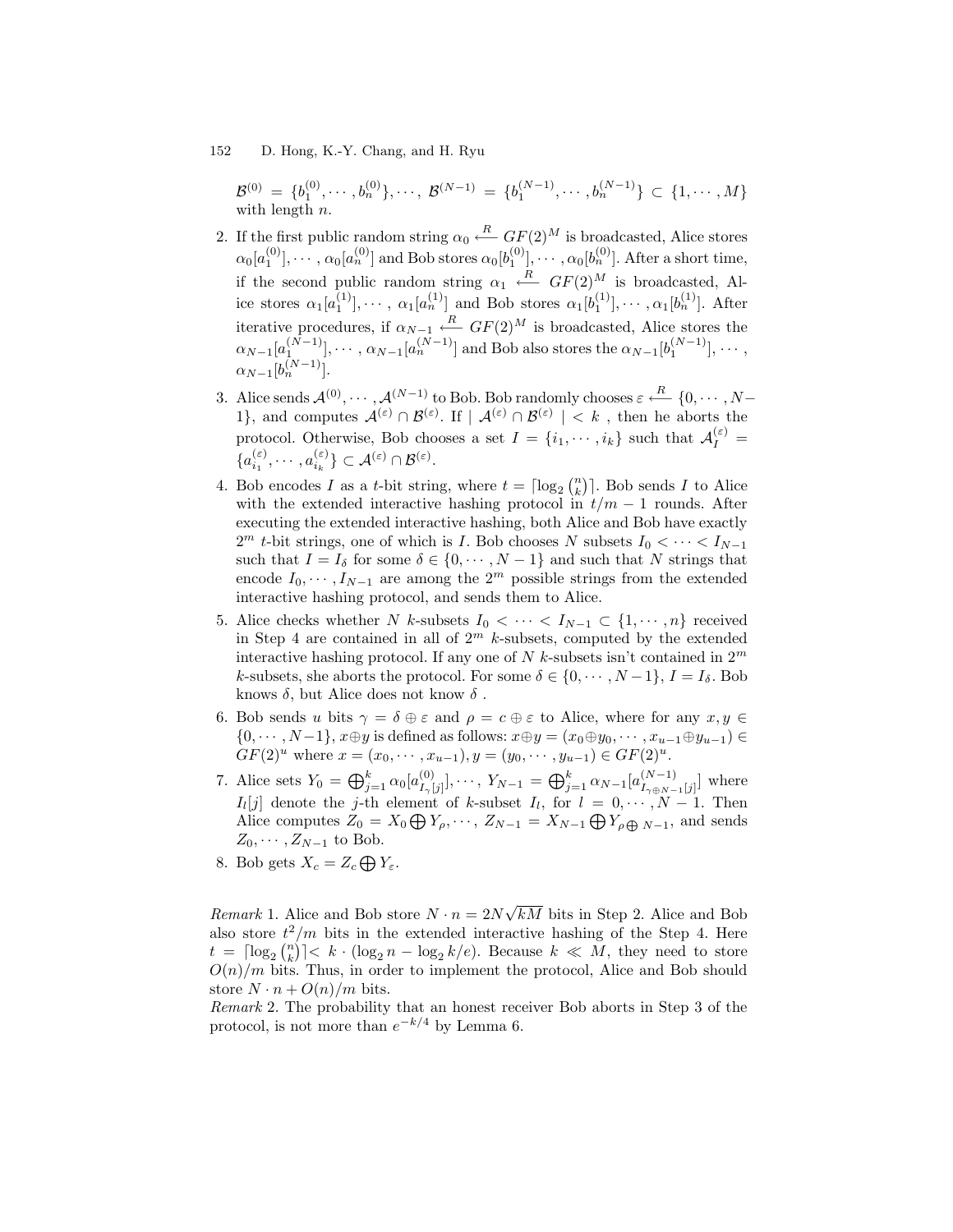Correctness : Since  $Y_{\varepsilon} = \bigoplus_{j=1}^{k} \alpha_{\varepsilon} [a_{I_{\gamma\epsilon}}^{(\varepsilon)}]$  $\left[ \begin{smallmatrix} (\varepsilon) \ I_{\gamma\oplus\varepsilon}[j] \end{smallmatrix} \right] = \bigoplus_{j=1}^k \alpha_\varepsilon [a^{(\varepsilon)}_{I[j]}]$  $\prod_{I[j]}^{(\varepsilon)}$ , Bob can know  $Y_{\varepsilon}$ . Thus, he can compute  $X_c = Z_c \bigoplus Y_{\rho \oplus c} = Z_c \bigoplus Y_{\varepsilon}$ .

Bob's Privacy : Because Alice does not know  $\varepsilon$  defined in Step 3 and  $\delta$  defined in Step 5, She gains no information about the Bob's secret c with  $\gamma$  and  $\rho$  received from Step 6.

Alice's privacy : In order to prove the security against a dishonest receiver Bob, who can store  $L = M/6$  bits, we apply the method of proof in the Ding's model [10]. If  $\alpha_0$  is broadcasted in Step 2, Bob computes an arbitrary function  $\eta_0 = A_0(\eta_0)$ ,  $|\eta_0| = M/6$  using unlimited computing power. And if  $\alpha_1$  is broadcasted, Bob computes an arbitrary function  $\eta_1 = A_1(\eta_0, \alpha_1), |\eta_1| = M/6$ . After iterative procedures, if  $\alpha_{N-1}$  is broadcasted, Bob computes an arbitrary function  $\eta_{N-1} = A_{N-1}(\eta_{N-2}, \alpha_{N-1}), |\eta_{N-1}| = M/6$ . In Step 3 - Step 6, using  $\mathcal{A}^{(0)}, \cdots, \mathcal{A}^{(N-1)}$  and  $\eta_{N-1}$ , Bob uses an arbitrary strategy in interacting with Alice. After executing the protocol, Bob tries to gain an information about  $X_i, i \neq c$ , using the information  $\eta_{N-1}$  on  $(\alpha_0, \dots, \alpha_{n-1}), Z_0, \dots, Z_{N-1}$  received from Alice in Step 7, and all information  $\Omega$  which he gains in Step 3 - Step 6.

**Theorem 2** Consider the  $OT_1^N$  protocol defined above. For any  $A_0: GF(2)^M \longrightarrow$  $GF(2)^{M/6}, A_1: GF(2)^{M/6} \times GF(2)^M \longrightarrow GF(2)^{M/6}, \cdots, A_{N-1}: GF(2)^{M/6} \times$  $GF(2)<sup>M</sup> \longrightarrow GF(2)<sup>M/6</sup>$ , for any strategy Bob uses in Step 3 - Step 6 of the protocol, with probability at least  $1 - 2^{-O(k)} - N \cdot 2^{-0.02M}$ , there exist some  $\rho \in \{0, 1, \dots, N - 1\}$  such that  $\forall X_0, \dots, X_{N-1} \in GF(2), \forall c \in \{0, \dots, N - 1\},$  $\forall i \in \{1, \cdots, N-1\}$  and for any distinguisher  $\mathcal{D}$ ,

$$
\begin{aligned} \mid Pr[ \ \mathcal{D}(\eta_{N-1}, \Omega, Y_{\rho \oplus i} \oplus X_c, Y_{\rho} \oplus X_{c \oplus i}) = 1 \ ] \\ - \quad Pr[ \ \mathcal{D}(\eta_{N-1}, \Omega, Y_{\rho \oplus i} \oplus X_c, Y_{\rho} \oplus 1 \oplus X_{c \oplus i}) = 1 \ ] \mid < 2^{-k/3}, \end{aligned} \tag{6}
$$

where  $\eta_0 = A_0(\alpha_0)$ ,  $\eta_1 = A_1(\eta_0, \alpha_1)$ ,  $\cdots$ ,  $\eta_{N-1} = A_{N-1}(\eta_{N-2}, \alpha_{N-1})$ ,  $\Omega$  denotes all the information Bob obtains in Step 3 - Step 6, and  $Y_0, \dots, Y_{N-1}$  are defined in Step 7. Thus the view of Bob is essentially the same, even though  $X_{c \oplus i}$ is replaced by  $1 \oplus X_{c \oplus i}$ . Hence Bob gains no information about any non-trivial function or relation involving more than two  $X_i$ 's in the protocol.

A proof of this theorem which guarantees the privacy of Alice is given in the appendix.

## 4 Complexity

In the bounded-storage model, complex of  $OT^N_1$  mainly depends on the extended interactive hashing scheme. Since the complexity of the extended interactive hashing scheme for  $OT_1^N$  is similar to that of  $OT_1^2$ , we compare the complexity of our extended interactive hashing protocol for  $OT_1^2$  with the complexity of NOVY protocol, which is an interactive hashing scheme used in the CCM protocol [4] and Ding's protocol [10].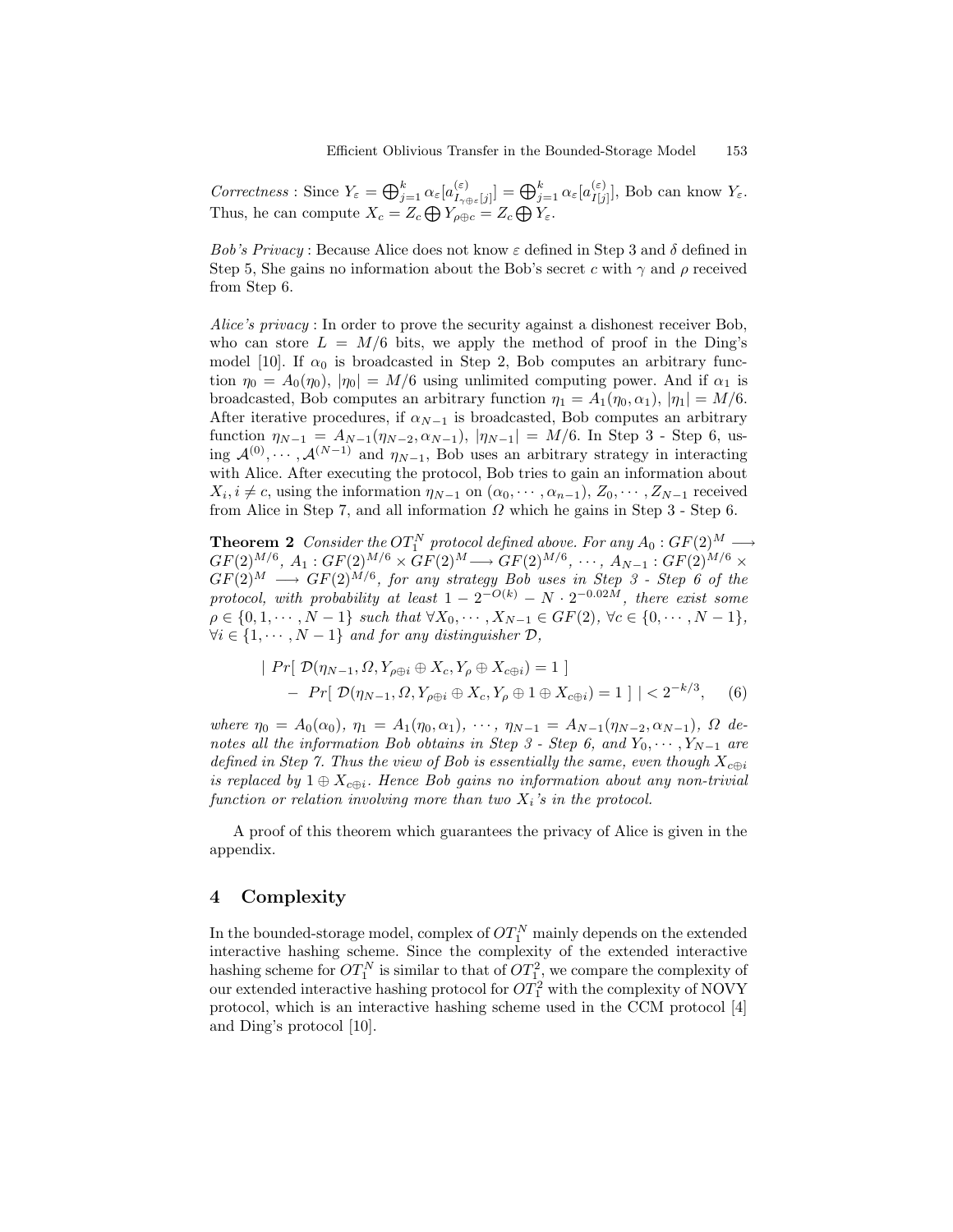The NOVY protocol, which transmits the string of  $t$ -bits, has  $t - 1$  rounds complexity and  $(t-1) \cdot (t+1) = t^2 - 1$  bits of communication complexity. On the other hand our extended interactive hashing protocol has  $t/m - 1$  rounds complexity and  $(t/m-1) \cdot (t+m) = t^2/m-m$  bits of communication complexity when m divides t. In case of  $m = 1$ , we note that our protocol and the NOVY protocol are same. If there exists m such that  $m > 1$ , our protocol can be constructed about m times as efficient as compared with the NOVY protocol. As m is large, we see that the complexity of our protocol is more reduced. By Theorem 1, m satisfies the following condition ;  $1 \leq m < (k-2)/6$ , where k is a security parameter. Thus if we choose the largest integer  $m$  such that  $m$  divides t and  $1 \leq m \leq (k-2)/6$ , then we can obtain the integer m which makes our protocol most efficient. For example, assume that the length of public random string is Petabit (i.e.  $M = 10^{15}$ ) and  $1000 \le k \le 10000$  for a security parameter k. Table 1 gives the information for a security parameter  $k$  that we can choose in our protocol.

Table 1.  $M = 10^{15}$ ,  $n = \left[2\sqrt{kM}\right]$ ,  $t = \left[\log_2 {n \choose k}\right]$  and  $m_{max}$  is the largest positive integer m, which divides t and  $m < (k-2)/6$ .

|                  |                         | the number of $k$ such that the number of $k$ such that |
|------------------|-------------------------|---------------------------------------------------------|
| $\boldsymbol{k}$ | $m_{max} \geq \sqrt{t}$ | $m_{max}=1$                                             |
| $1000 - 2000$    | 218                     | 101                                                     |
| $2001 - 3000$    | 329                     | 100                                                     |
| $3001 - 4000$    | 353                     | 92                                                      |
| $4001 - 5000$    | 389                     | 95                                                      |
| $5001 - 6000$    | 403                     | 90                                                      |
| $6001 - 7000$    | 414                     | 77                                                      |
| $ 7001 - 8000$   | 440                     | 75                                                      |
| $8001 - 9000$    | 426                     | 93                                                      |
| $9000 - 10000$   | 445                     | 65                                                      |

In case  $m_{max} = 1$  in Table 1, our interactive hashing protocol is simply equivalent to the NOVY protocol. By Table 1 we have that the number of  $k$ such that  $m_{max} = 1$  is less than 10% for 1000  $\leq k \leq$  10000. If we choose k such that  $m_{max} \ge \sqrt{t}$ , then we can construct protocol which has much lower communication complexity of  $t^{3/2} - t^{1/2}$  bits than that of the NOVY protocol. Such k are more than 20% for  $1000 \le k \le 2000$ , 30% for  $2001 \le k \le 5000$  and  $40\%$  for  $5001 \leq k \leq 10000$ . Hence, we can choose k easily such that our extended interactive hashing for  $OT_1^2$  becomes more efficient than the NOVY protocol for CCM protocol and Ding's protocol.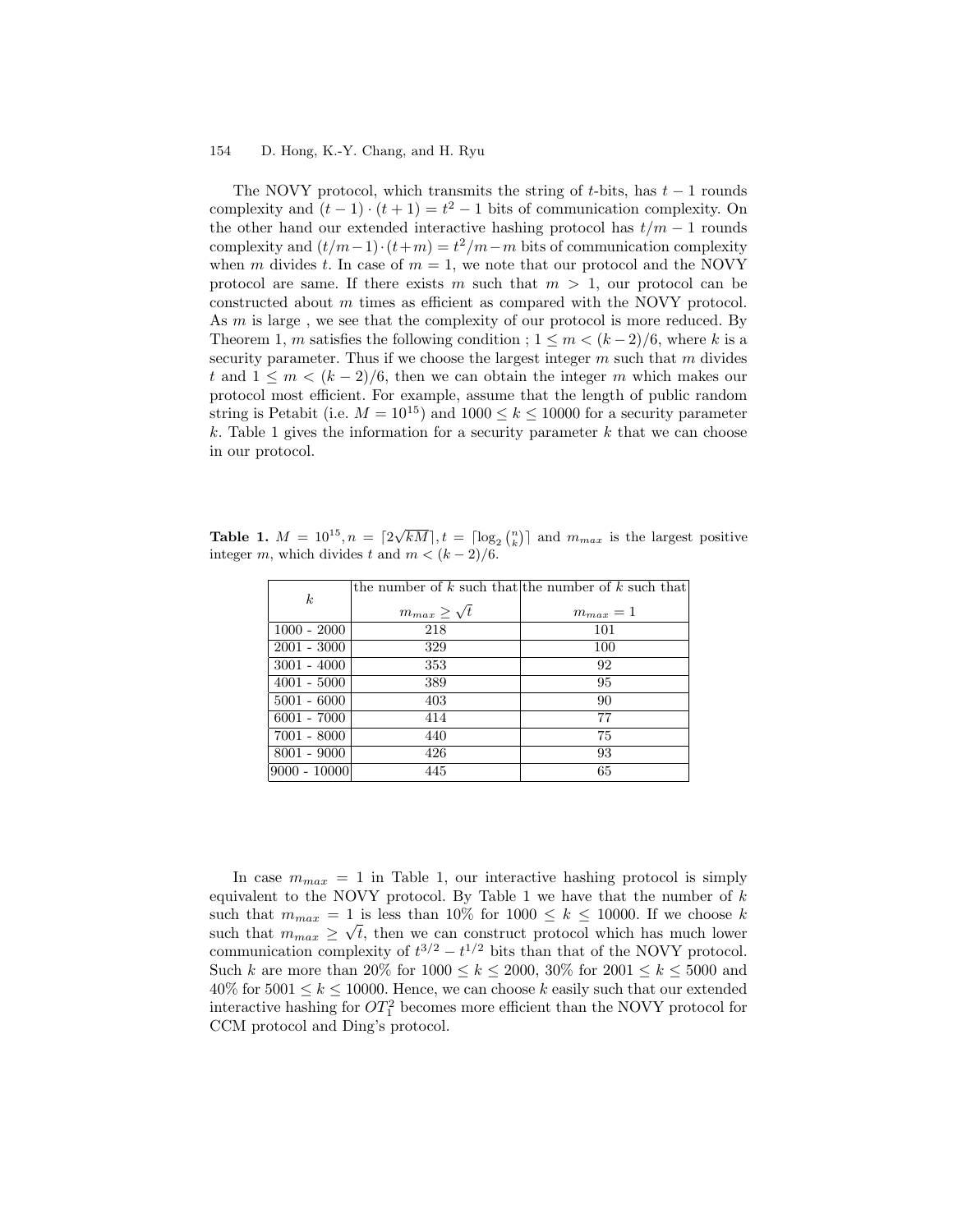## 5 Conclusion

In this paper we propose the  $OT_1^N$  protocol as a generalization of the Ding's protocol for  $OT_1^2$  in the bounded-storage model. Furthermore, when  $N = 2$ , our protocol is similar to that of Ding, but is constructed more efficient than that of Ding. We used the efficiently extended interactive hashing protocol for the sake of reducing a complexity of the protocol. The proposed extended interactive hashing protocol which transmits t-bit string has  $t/m - 1$  round complexity and  $(t/m-1) \cdot (t+m) = t^2/m - m$  bits of communication complexity when m divides t, and provides a way to isolate more than two strings. We note that a given m in this paper must divide t and satisfy  $m < (k-2)/6$ . And we show that we can choose an integer m such that the protocol has  $t^{3/2} - t^{1/2}$ bit communication compexity which is much lower than that of NOVY protocol by a concrete example. This fact provides a partial answer for an open problem raised in [10]. Using such extended interactive hashing, we also constructed the protocol for  $OT_1^N$  having almost the same efficiency as  $OT_1^2$  scheme.

## References

- 1. C. H. Bennett, G. Brassard, C. Crépeau, and M. H. Skubiszewska, *Practical quan*tum oblivious transter protocols, In Advances in Cryptology - CRYPTO '91, pp. 351-366, 1991.
- 2. G. Brassard, C. Crépeau, and J. M. Robert, All-or-nothing disclosure of secrets, In Advances in Cryptology - Crypto 86, pp. 234-238, 1987.
- 3. C. Cachin and U. Maurer, Unconditional security against memory-bounded adversaries, In Advances in Cryptology - CRYPTO '97, pp. 292-306, 1997.
- 4. C. Cachin, C, Crépeau, and J. Marcil, *Oblivious tranfser with a memory-bounded* receiver, In Proc. 39th IEEE Symposium in Foundations of Computer Science, pp. 493-502, 1998.
- 5. J. L. Carter and M. N. Wegman, Universal classes of hash functions, Journal of Computer and System Sciences 18, pp. 143-154, 1979.
- 6. C. Crépeau, Equivalence between two flavours of oblivious transter, In Advances in Cryptology - CRYPTO '87, pp. 351-368, 1987.
- 7. C. Crépeau, J. van de Graff, and A. Tapp, Committed oblivious transter and private multy-party computations, In Advances in Cryptology - CRYPTO '95, pp. 110-123, 1995.
- 8. C. Crépeau and J. Kilian, Achieving oblivious transfer using weakened security assumptions, In Proc. 29th IEEE Symposium in the Foundatins of Computer Science, pp. 42-52, 1988.
- 9. C. Crépeau and M. Sántha,  $On$  the reversibility of oblivious transter and private multi-party computations, In Advances in Cryptology - CRYPTO '95, pp. 110-123, 1995.
- 10. Y. Z. Ding, Oblivious Transfer in the Bounded Storage Model, In Advances in Cryptology - CRYPTO 2001, pp. 155-170, 2001.
- 11. S. Even, O. Goldreich, and A. Lempel, A randomized protocol for signing contracts, In Advances in Cryptology - CRYPTO '82, pp. 205-210, 1982.
- 12. O. Goldreich, S. Micali, and A. Wigderson, How to play ahy mental game or a completeness theorem for protocols with homest majority, In Proc. 19th ACM Symposium on Theory of Computing, pp. 218-229, 1987.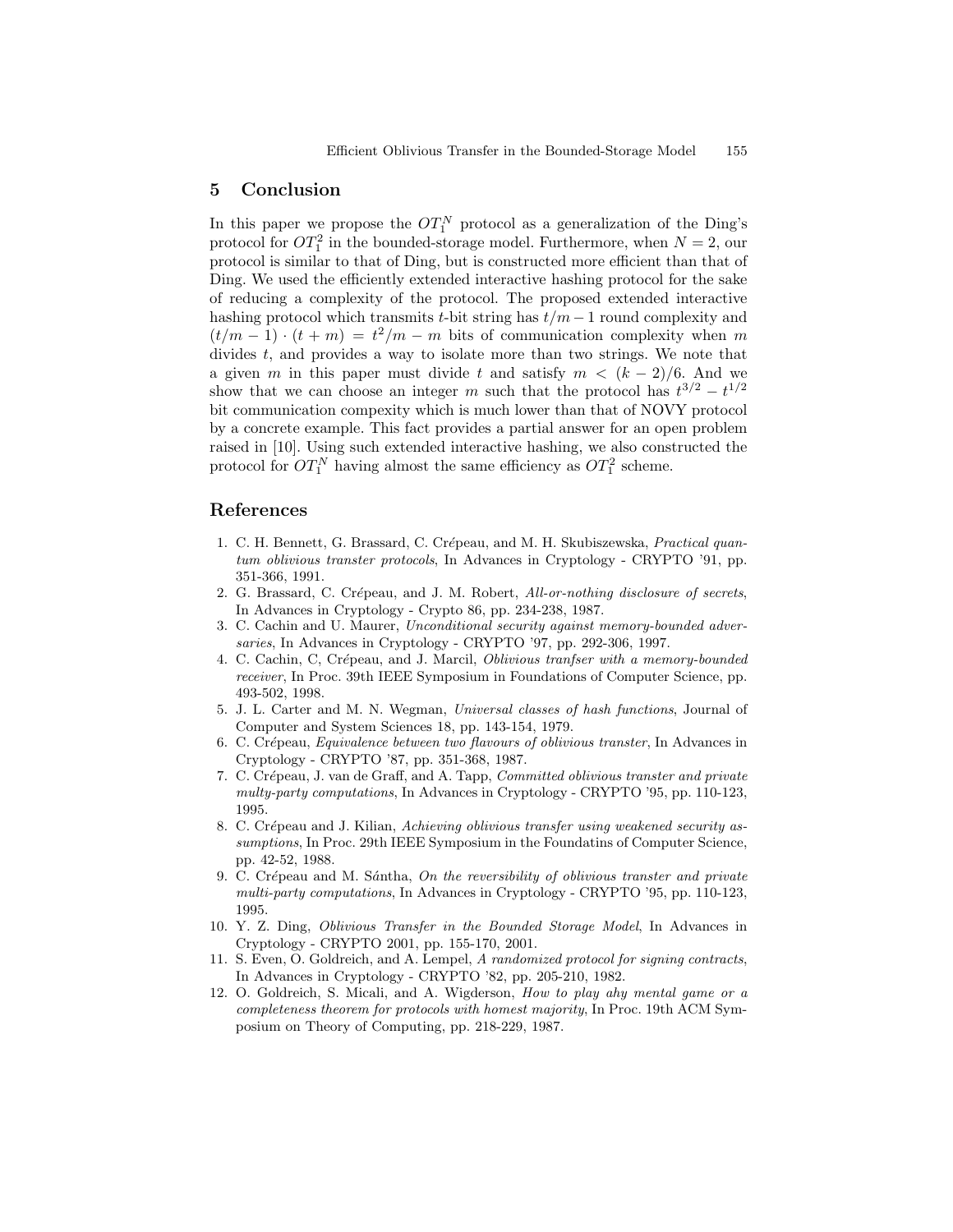- 13. J. Kilian,Founding cryptography on oblivious transfer, In Proc. 20th ACM Symposium on Theory of Computing, pp. 20-31, 1988.
- 14. J. Kilian, E. Kushilevitz, S. Micali, and R. Ostrovsky, Reducibility and completeness in private computations, SIAM Journal on Computing, 29(4), pp.1189-1208, 2000.
- 15. M. Naor, R. Ostrovsky, R. Venkatesan, and M. Yung, Perfect sero-knowledge arguments for NP using any one-way function, Journal of Cryptology, 11(2), pp. 87-108, 1998. Preliminary version presented at CRYPTO '92.
- 16. M. O. Rabin, How to exchange secrets by oblivious transfer, Technical Report TR-81, Harvard University, 1981.
- 17. M. O. Rabin, Transaction Protection by Beacons, JCSS 27(2), pp. 256-267, 1983.
- 18. P. W. Shor, Polynomial-time algorithms for prime factorization and discrete logarithms on a quantum computer, SIAM J. Computing, 26(5), pp. 1484-1509, 1997.
- 19. D. R. Stinson, On the connections between universal hasing, combinatorial designs and error-correcting codes, Congressus Numerantium 114, pp. 7-27, 1996.
- 20. D. R. Stinson Universal hash families and the leftover hash lemma, and applications to crypto graphy and computing, 2002. preprint, see, http://cacr.math.uwaterloo.ca/ dstinson/
- 21. A. C. Yao, How to generate and exchange secrets, In Proc. 27th IEEE Symposium on the Foundations of Computer Science, pp. 162-167, 1986.

## A Proof of Theorem 2

We extend the proof in Ding [10] to deal with  $OT_1^N$ . We use the same definitions and lemmas as given in [10].

**Definition 2** Define  $\mathcal{K} \stackrel{\text{def}}{=} \{I \subset \{1, \cdots, M\} : |I| = k\}.$ 

**Definition 3** Let  $E \subset GF(2)^M$  and  $I \in \mathcal{K}$ . We say that I is good for E if

$$
\left| \frac{|\{\alpha \in E:\ \bigoplus_{i=1}^k \alpha[I[i]] = 0\}|}{|E|} - \frac{|\{\alpha \in E:\ \bigoplus_{i=1}^k \alpha[I[i]] = 1\}|}{|E|} \right| < 2^{-k/3}.
$$

**Definition 4** Let  $E \subset GF(2)^M$ . We say that E is fat if  $|E| \ge 2^{0.813M}$ .

**Lemma 8.** [10] For any function  $f: GF(2)^M \to GF(2)^{M/6}$  and  $\alpha \stackrel{R}{\longleftarrow} GF(2)^M$ ,

$$
\Pr[f^{-1}(f(\alpha)) \text{ is } fat] > 1 - 2^{-0.02M}.
$$

**Definition 5** For  $\mathcal{A} \subset \{1, \dots, M\}$ , define  $\mathcal{K}_{\mathcal{A}} \stackrel{\text{def}}{=} \{I \subset \mathcal{A} : |I| = k\}.$ 

**Definition 6** For  $A \subset \{1, \dots, M\}$  and  $E \subset GF(2)^M$ , define

 $\overline{A}$ 

$$
\mathcal{B}_{E}^{\mathcal{A}} \stackrel{\text{def}}{=} \{I \subset \mathcal{K}_{\mathcal{A}} : I \text{ is not good for } E\}.
$$

**Lemma 9.** [10] Let  $E \subset GF(2)^M$  be fat. For a uniformly random  $A \subset \{1, \dots, M\}$ with  $|\mathcal{A}| = n$ ,

$$
\Pr\left[|\mathcal{B}_E^{\mathcal{A}}| < |\mathcal{K}_{\mathcal{A}}| \cdot 2^{-k/6} = \binom{n}{k} \cdot 2^{-k/6}\right] > 1 - 2^{-k/6}.
$$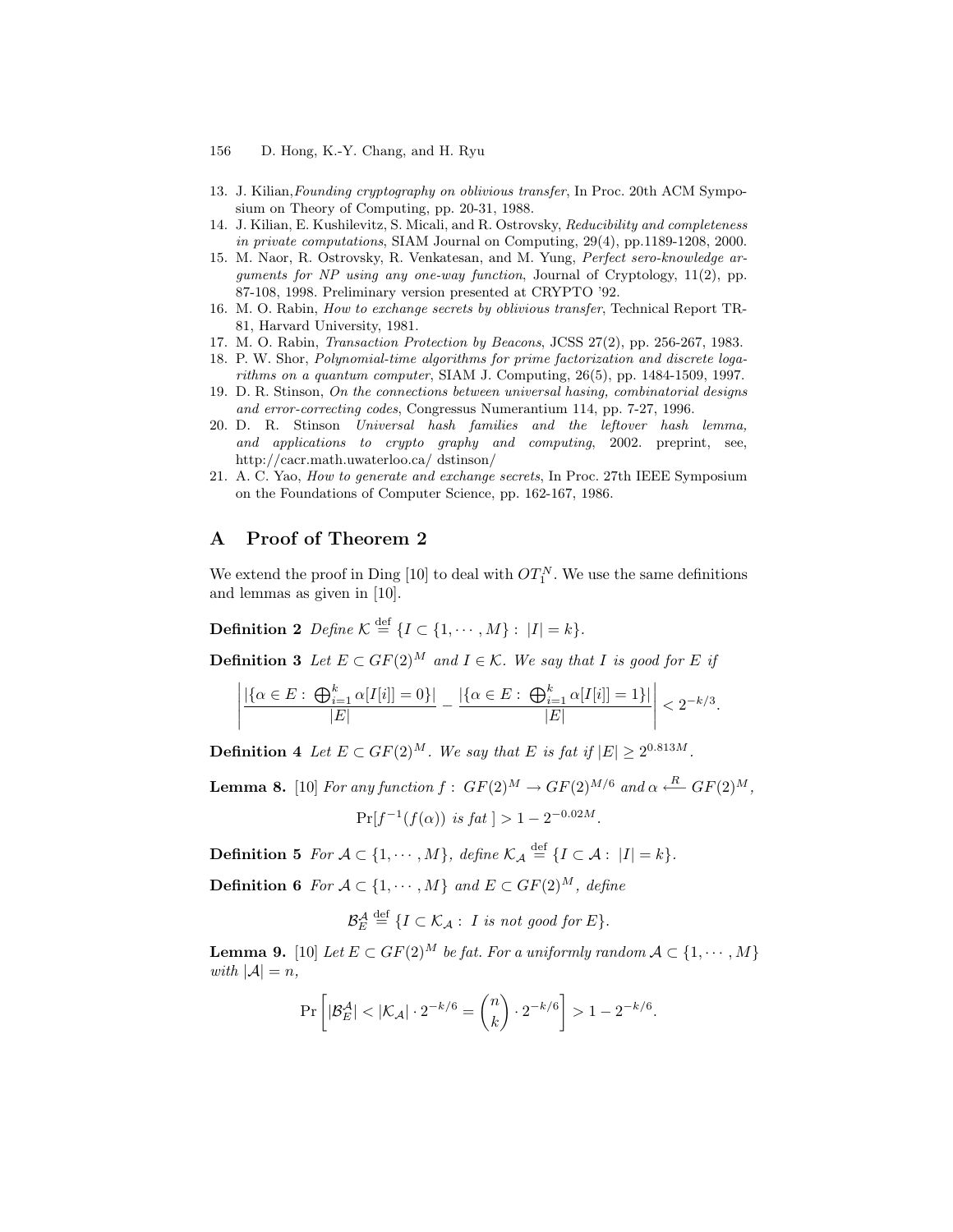PROOF OF THEOREM 2 : In order to show the equation (6) of Theorem 2, it suffices to show that with probability  $1 - 2^{-O(k)} - N \cdot 2^{-0.02M}$ , there exists  $\rho \in \{0, 1, \dots, N-1\}$  such that for any  $i \in \{1, \dots, N\}$  and for any distinguisher  $\mathcal{D},$ 

$$
|\Pr[\mathcal{D}(\eta_{N-1}, \Omega, Y_{\rho \oplus i}, Y_{\rho}) = 1] - \Pr[\mathcal{D}(\eta_{N-1}, \Omega, Y_{\rho \oplus i}, Y_{\rho} \oplus 1) = 1]| < 2^{-k/3}. (7)
$$

Here  $\eta_0 = A_0(\alpha_0), \eta_1 = A_1(\eta_0, \alpha_1), \cdots, \eta_{N-1} = A_{N-1}(\eta_{N-2}, \alpha_{N-1}), \Omega$  denotes all the information Bob obtains in Step 3-Step 6, and  $Y_0, \dots, Y_{N-1}$  are defined in Step 7 of the protocol.

Note that as in the proof of Theorem 1 in [10] it suffices to show the equation (7) in the case that Bob's recording functions  $A_0, \dots, A_{N-1}$  are deterministic.

We prove a slightly stronger result that the equation (7) hold even if Bob stores not only  $\eta_{N-1}$ , but also  $\eta_0, \eta_1, \cdots, \eta_{N-2}$ . Let

$$
E_0 \stackrel{\text{def}}{=} \{ \alpha \in GF(2)^M : A_0(\alpha) = \eta_0 \}, E_1 \stackrel{\text{def}}{=} \{ \alpha \in GF(2)^M : A_1(\eta_0, \alpha) = \eta_1 \},
$$
  
..., 
$$
E_{N-1} \stackrel{\text{def}}{=} \{ \alpha \in GF(2)^M : A_{N-1}(\eta_{N-2}, \alpha) = \eta_{N-1} \}.
$$

After  $\eta_0, \dots, \eta_{N-1}$  are computed in Step 2 of the protocol, Bob can compute  $E_0, \dots, E_{N-1}$  using unlimited computing power. But given  $\eta_0, \dots, \eta_{N-1}$ , all Bob knows about  $(\alpha_0, \dots, \alpha_{N-1})$  are that it is uniformly random in  $E_0 \times$  $\cdots \times E_{N-1}$ . By Lemma 8, for any recording functions  $A_0, \cdots, A_{N-1}$  and for  $\alpha_0, \cdots, \alpha_{N-1} \stackrel{R}{\longleftarrow} GF(2)^M,$ 

$$
Pr[All of E_0, \cdots, E_{N-1} \text{ are fat }] > 1 - N \cdot 2^{-0.02M}
$$
 (8)

Thus, consider the case that all of  $E_0, \dots, E_{N-1}$  are fat.

Let  $\mathcal{A}^{(0)}, \cdots, \mathcal{A}^{(N-1)}$  be the random subsets of  $\{1, \cdots, M\}$  with  $|\mathcal{A}^{(i)}|$  =  $n, \forall i \in \{0, 1, \dots, N-1\},\$  which Alice chooses in Step 1 of the protocol. By (8) and Lemma 9, we have that for any  $i \in \{1, \dots, N-1\}$ , for  $\rho \in \{0, \dots, N-1\}$ , with probability at least  $1 - N \cdot 2^{-0.02M} - 2^{-k/6+1}$ ,

$$
|\mathcal{B}_{E_{\rho}}^{\mathcal{A}^{(\rho)}}|, |\mathcal{B}_{E_{\rho\oplus i}}^{\mathcal{A}^{(\rho\oplus i)}}| < \binom{n}{k} \cdot 2^{-k/6}.\tag{9}
$$

Thus consider the case that  $\mathcal{B}_{E_{\rho}}^{\mathcal{A}^{(\rho)}}, \mathcal{B}_{E_{\rho\oplus i}}^{\mathcal{A}^{(\rho\oplus i)}}$  satisfy (9).

For each  $\epsilon \in \{0, \cdots, N-1\}$ , denote  $\mathcal{A}^{(\epsilon)} = \{a_1^{(\epsilon)}, \cdots, a_n^{(\epsilon)}\}$ . For  $J = \{j_1, \cdots, j_k\}$  $\subset \{1, \dots, n\}$ , denote  $\mathcal{A}_{J}^{(\epsilon)} = \{a_{j_1}^{(\epsilon)}, \dots, a_{j_k}^{(\epsilon)}\}$ . By Definition 5,  $\mathcal{A}_{J}^{(\epsilon)} \in \mathcal{K}_{\mathcal{A}^{(\epsilon)}}$ . Define

$$
\begin{split} F_{\rho} & \stackrel{\text{def}}{=} \{J \subset \{1, \cdots, n\}: \ |J| = k \wedge \mathcal{A}_{J}^{(\rho)} \in \mathcal{B}_{E_{\rho}}^{\mathcal{A}^{(\rho)}}\}; \\ F_{\rho \oplus i} & \stackrel{\text{def}}{=} \{J \subset \{1, \cdots, n\}: \ |J| = k \wedge \mathcal{A}_{J}^{(\rho \oplus i)} \in \mathcal{B}_{E_{\rho \oplus i}}^{\mathcal{A}^{(\rho \oplus i)}}\}. \end{split}
$$

Using (9) and  $|F_{\rho}| = |\mathcal{B}_{E_{\rho}}^{\mathcal{A}^{(\rho)}}|, |F_{\rho \oplus i}| = |\mathcal{B}_{E_{\rho \oplus i}}^{\mathcal{A}^{(\rho \oplus i)}}|,$  we have

$$
|F_{\rho}|, |F_{\rho \oplus i}| < \binom{n}{k} \cdot 2^{-k/6}.\tag{10}
$$